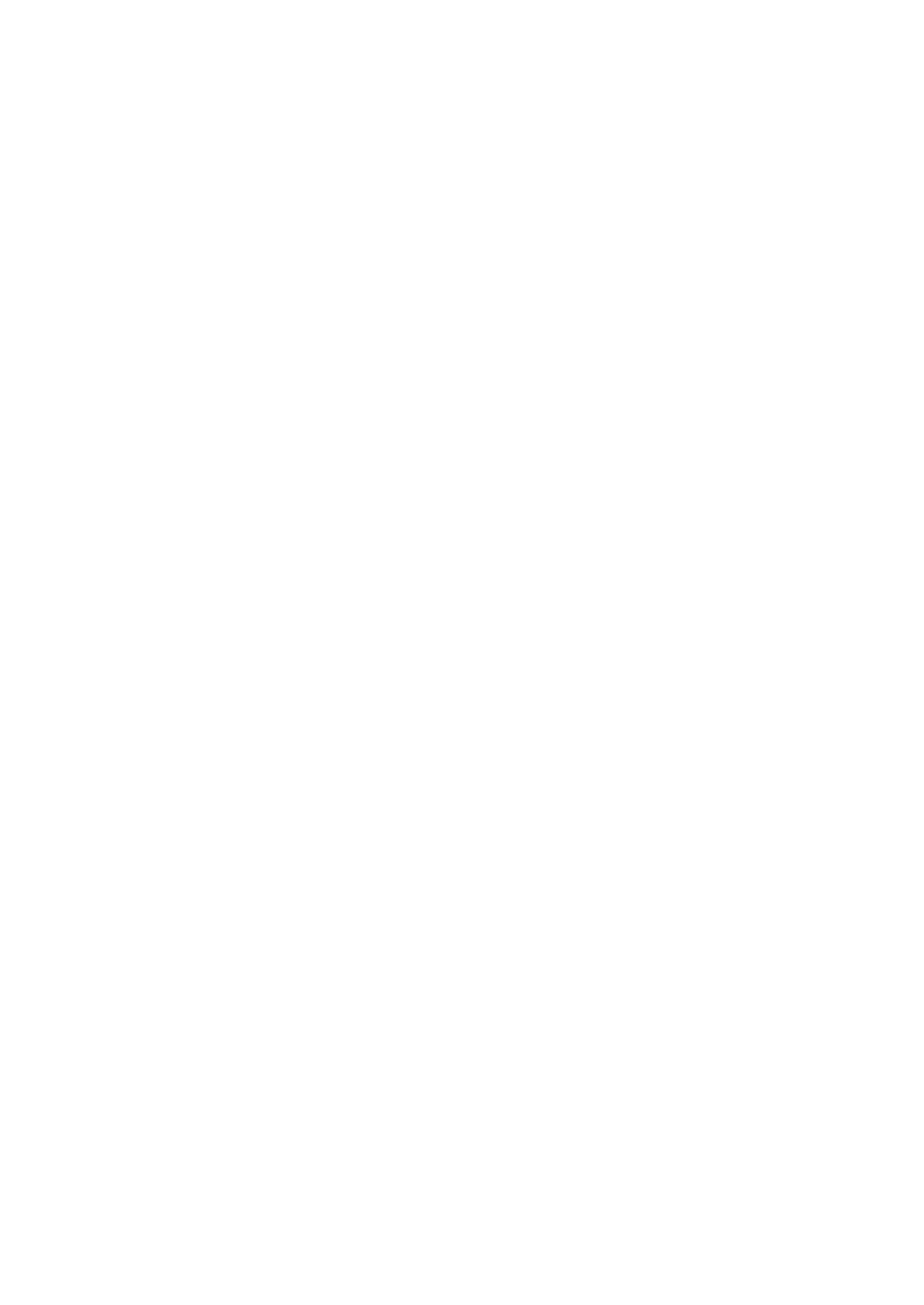# MODULE 05. Copyright and Related Rights

# **OUTLINE**

## **LEARNING POINT 1: Basics of copyright**

- 1. Definition of copyright
- 2. Requirements for copyright protection

# **LEARNING POINT 2: Copyright and related rights**

- 1. Scope of copyright protection
	- (1) Works protected by copyright
	- (2) The things copyright does not protect
	- (3) Economic rights & Moral rights
- 2. Basics of related rights
	- (1) Definition of related rights
	- (2) Rights that related rights provide
- 3. Period of protection

# **LEARNING POINT 3: Ownership of copyright**

- 1. Meaning of ownership of copyright
- 2. In case of commissioned works
- 3. In case of works created by an employee
- 4. In case of works created by several authors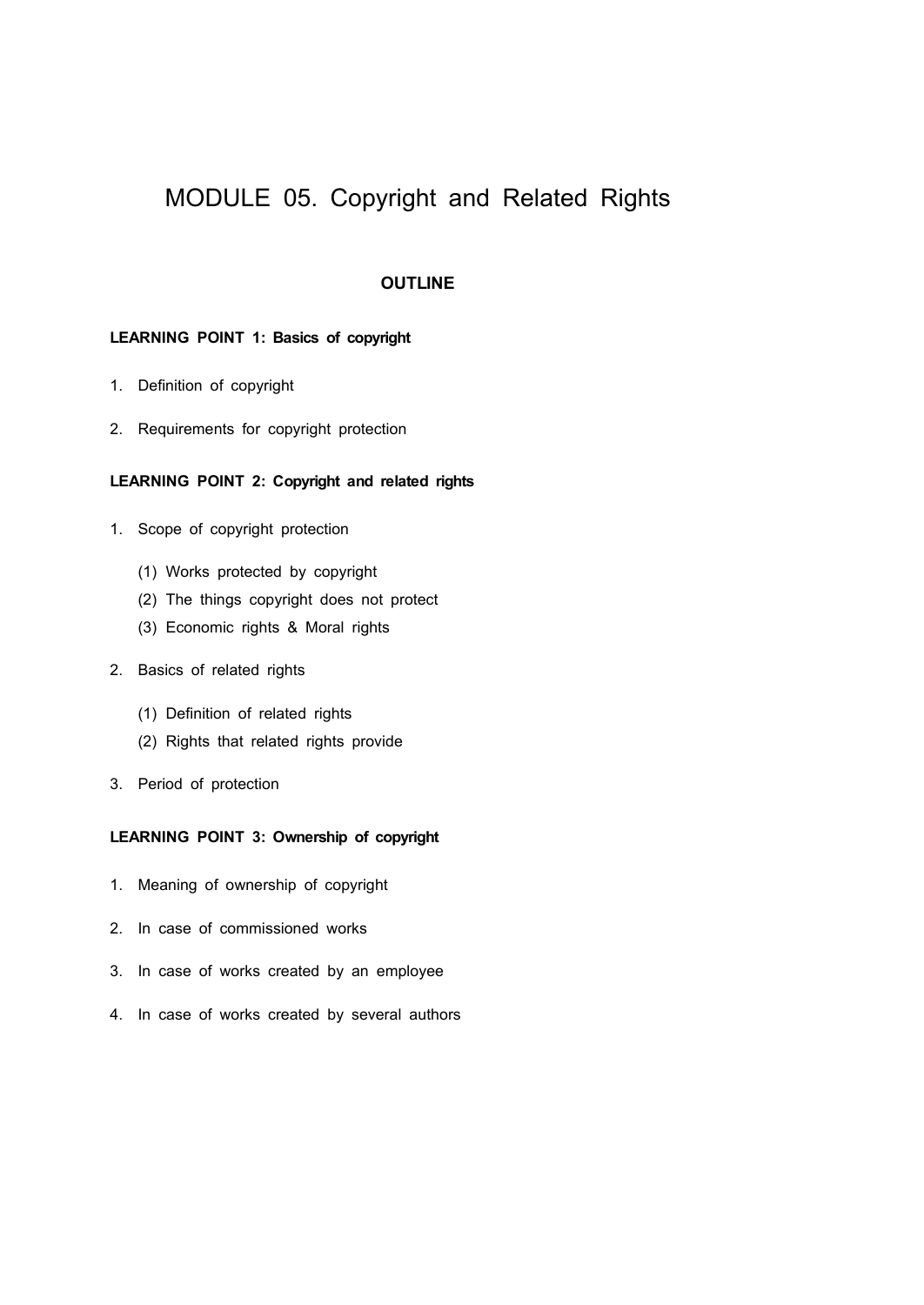## **LEARNING POINT 4: Using works owned by others**

1. When do you need permission

When you don't need permission

- 2. The process of obtaining authorization
- 3. How to reduce the risk of infringement

## **INTRODUCTION**

Copyright protects the original literary and artistic creations of all types of authors, such as writers, composers, software developers, web designers and many other creators. In the past, copyright law was used to protect creative expressions of various kinds on papers or printer media, whereas, in the current internet era, copyright is relied upon by all types of digital content producers, distributors and retailers.

# **LEARNING OBJECTIVES**

- 1. You understand the basics of copyright and related rights.
- 2. You understand the importance of copyright ownership in works and how to use such works in your business.
- 3. You know the best way to use copyrighted works to support your business strategies.
- 4. You know how to avoid infringement of the copyright of others and in the case of infringement, how to minimize its potential damage.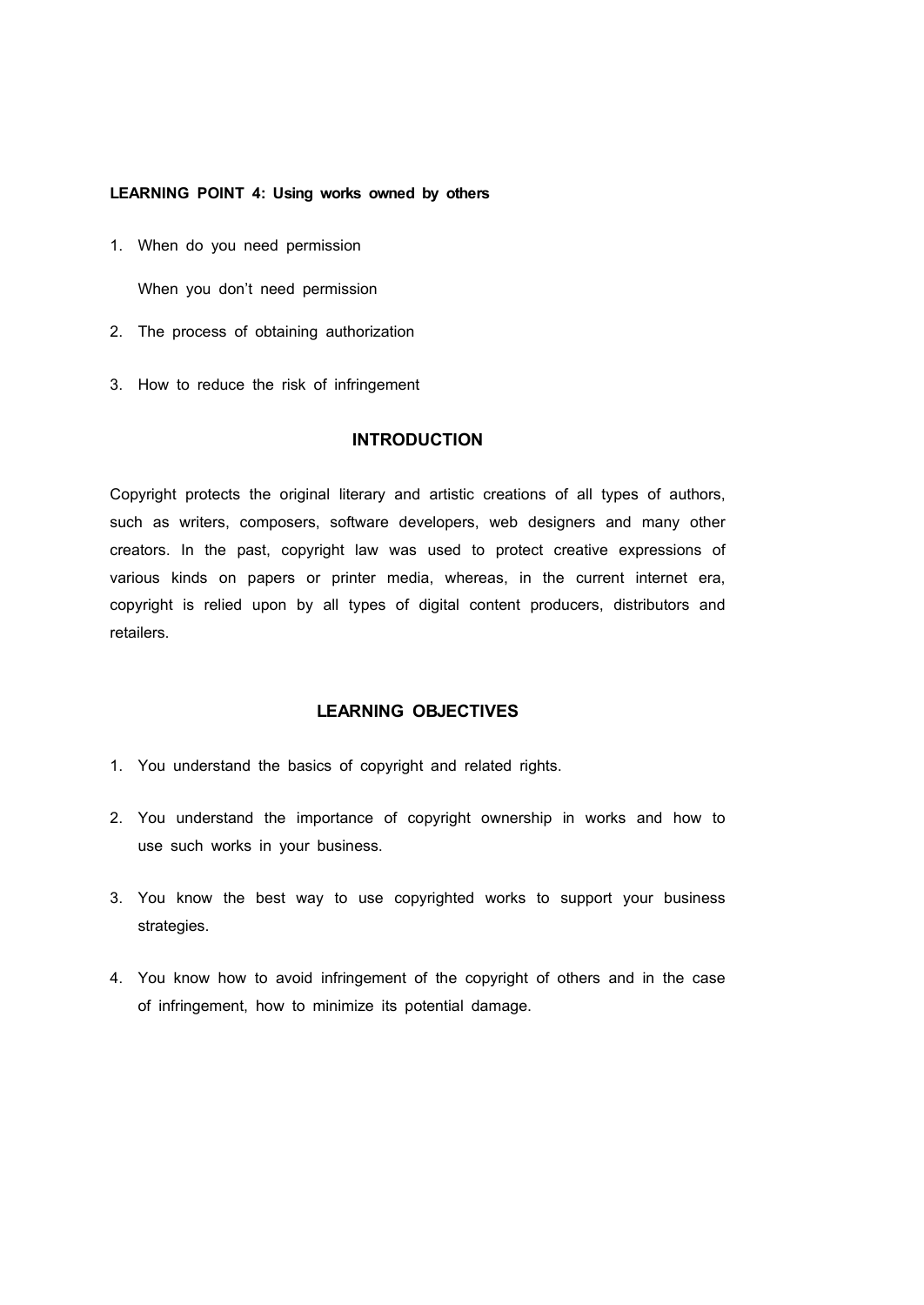## **LEARNING POINT 1: Basics of copyright**

## **1. Definition of copyright**

Copyright law of a country grants authors, composers, software writers, website designers, and other creators' legal protection for their literary and artistic creations, which are usually referred to as "works."

Copyright protects a wide variety of original and/or creative expressions, such as novels, poetry, music, paintings, photographs, sculptures, architecture, films,

computer programs, video games, original databases, etc. In most countries, copyright also protects sketches, drawings or designs of manufactured products.



Copyright law gives the author

of a work a bundle of exclusive rights over his work for a limited period of time. These rights enable him to control the use of his work in a number of ways and to receive remuneration. Copyright law also provides "moral rights" which protect an author's reputation and integrity.

# **A work must be ORIGINAL**

## **2. Requirements for copyright protection**

To qualify for copyright protection, a work must be original. In copyright law, originality relates to expression of thought and not to the underlying idea or thought. However, the exact meaning of originality under the copyright law differs from country to country. In general terms, originality refers to the fact that the work was independently created and it was not copied from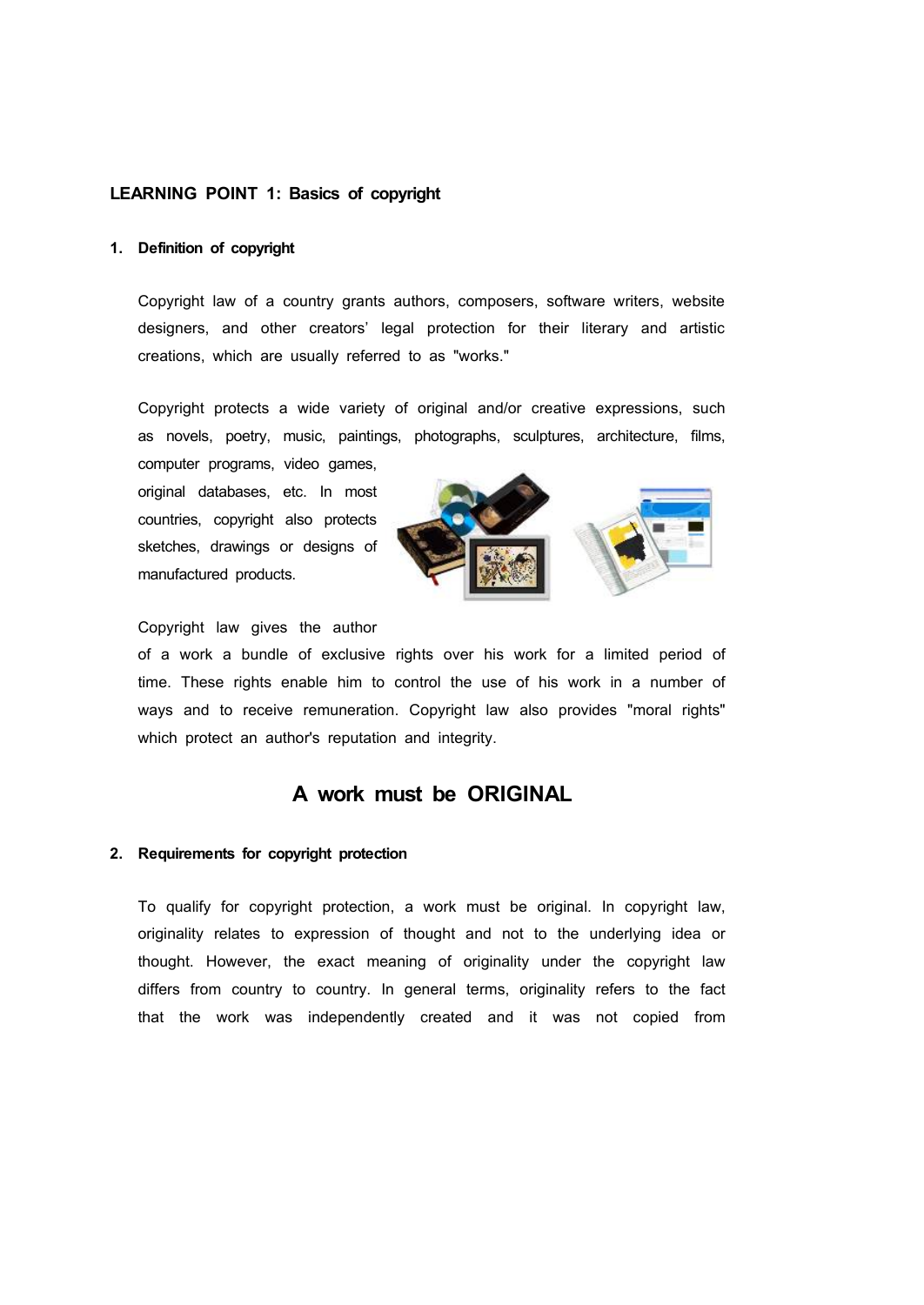somewhere else. Copyright protection extends only to original contributions to a work and does not extend to any elements of a work that were borrowed from others. For example, if a new video game has used copyright material of others and/or has material which is in the 'public domain', then copyright protection would extend only to any original compilation of this material, and not to the borrowed material.

Even so, works enjoy copyright protection irrespective of their creative elements, quality or value (a drawing of a three-year-old child is also a work with full copyright protection), and do not need to have any literary or artistic merit (copyright also applies to purely technical guides, instructions manuals or engineering drawings).

Some countries require that the work be fixed in some material form. Fixation may mean, for example, that the work is written on paper, stored on a disk, painted on canvas or recorded on tape. In such countries, choreographic works, improvisational speeches or live performances that have not been notated or recorded, are not protected until recorded or otherwise fixed.

#### **More Reference 1**‐**1: Copyright Protection Abroad**

Most countries are members of one or more international treaties to ensure, amongst other things, that a copyright work created in one country is automatically protected in all countries that are members of such international treaties.

## **<Berne Convention>**

The most important international treaty on copyright is the Berne Convention for protection of literary and artistic works. If you are a national or a resident of a country party to the Berne Convention, or if you have published your work in one of the member countries, your work will automatically enjoy the level of copyright protection granted in the Berne Convention in all other countries that are party to this Convention. In addition, your work will be protected in the other member countries in the same way that the other country protects the works of its own nationals.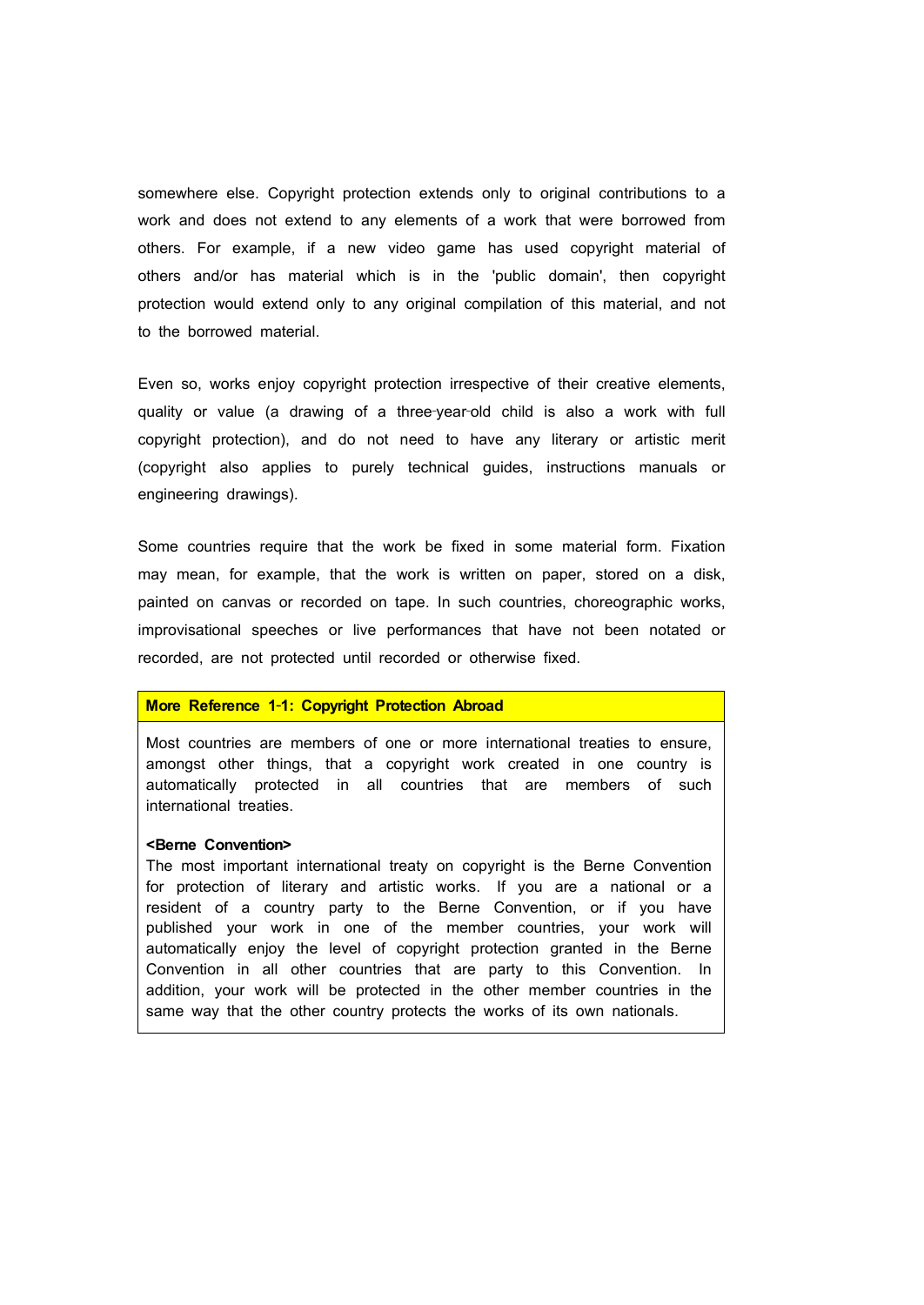However, bear in mind that copyright protection remains territorial in nature. Your work will only enjoy copyright protection if it meets the legal requirements of the copyright law of the country where you seek protection. So you have a separate copyright protection system in each country, which may be based on one or more laws.

## **More Reference 1**‐**2: Copyright Notice**

In most countries, a copyright notice is not required for protection. Nevertheless, it is strongly advisable to place a copyright notice, because it reminds people that the work is protected and identifies the copyright owner; such identification helps all those who may wish to obtain your prior permission to use your copyright protected work(s). Placing a copyright notice on your work is a very cost-effective safeguard. It requires no significant extra expense, but may end up saving costs by deterring others from copying your work.

There is no formal procedure to put the notice on your work, and it can be written, typed, stamped or painted.

- A copyright notice generally consists of:
- 1. the word "copyright", "copr." or the copyright symbol "©";
- 2. the year in which the work was first published; and
- 3. the name of the copyright owner.

#### Example:

 $@$  WIPO 1998-2005 For a work that is constantly updated, such as material on a website, it is possible to include the years from the time of first publication to the present.

For sound recordings, the letter "P" (for phonogram), in a circle or in brackets, is used. The Phonograms Convention allows a member country to require that symbol and the year of first publication appear on copies of phonograms (for example, on CDs or audio tapes) in order to be protected in that country.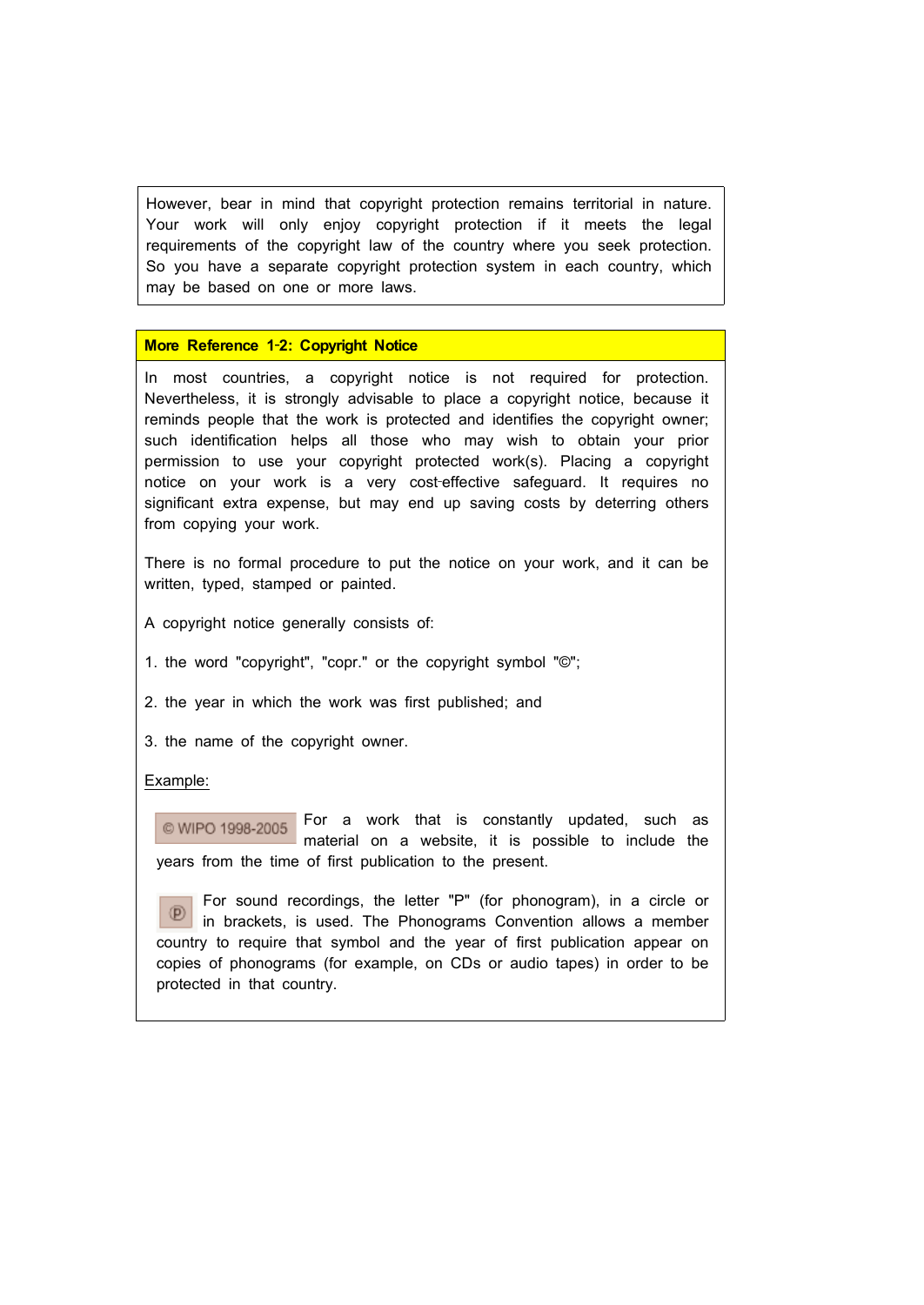All Rights Reserved. If you significantly modify a work, it is advisable to update its copyright notice. It is also advisable to supplement the notice with the warning "All Rights Reserved" or a listing of which acts may not be performed without permission. "All Rights Reserved" means that the rights contained in the product bought are still protected, not the contrary.

## **More Reference 1**‐**3: Other legal means to protect original work**

Copyright is not the only means available to protect original creations which have economic value for your company:

- 1. **Patent law** protects inventions if they fulfill specified legal requirements. While patents give your company a monopoly over the technical implementation of an idea or concept underlying the invention, copyright only protects the literary or artistic (and not functional) expression of an idea.
- 2. **Trademark law** may protect words, phrases, slogans, logos or other symbols that your company uses to identify its goods or services. Trademark law is often used in conjunction with copyright law to protect advertising material from being copied. The form, design or packaging of a given product may also be considered to be a distinctive feature of the product in question and may be protectable as a three dimensional trademark.
- 3. **Industrial Design:** The aesthetic aspects or outward appearance of your products can be protected as an industrial design. Thus the shape of a lamp; the pattern, lines and colors of a textile; the configuration of a furniture; the novel shape of a packaging, etc. may be registered as industrial designs, provided the legal requirements are fulfilled.
- 4. **Trade Secret:** Valuable confidential business information, such as technical drawings, technical manuals, commercial or financial information, may be protected both as a trade secret and under copyright law. Any confidential business information which provides your enterprise with a competitive advantage may be protected by contract or by trade secret law. Such information may include a sales method, a distribution method, consumer profiles, advertising strategies, lists of key suppliers and clients, details of manufacturing processes, a marketing plan, etc. However, trade secrets are only protected if your company has taken "reasonable steps" to keep the information confidential.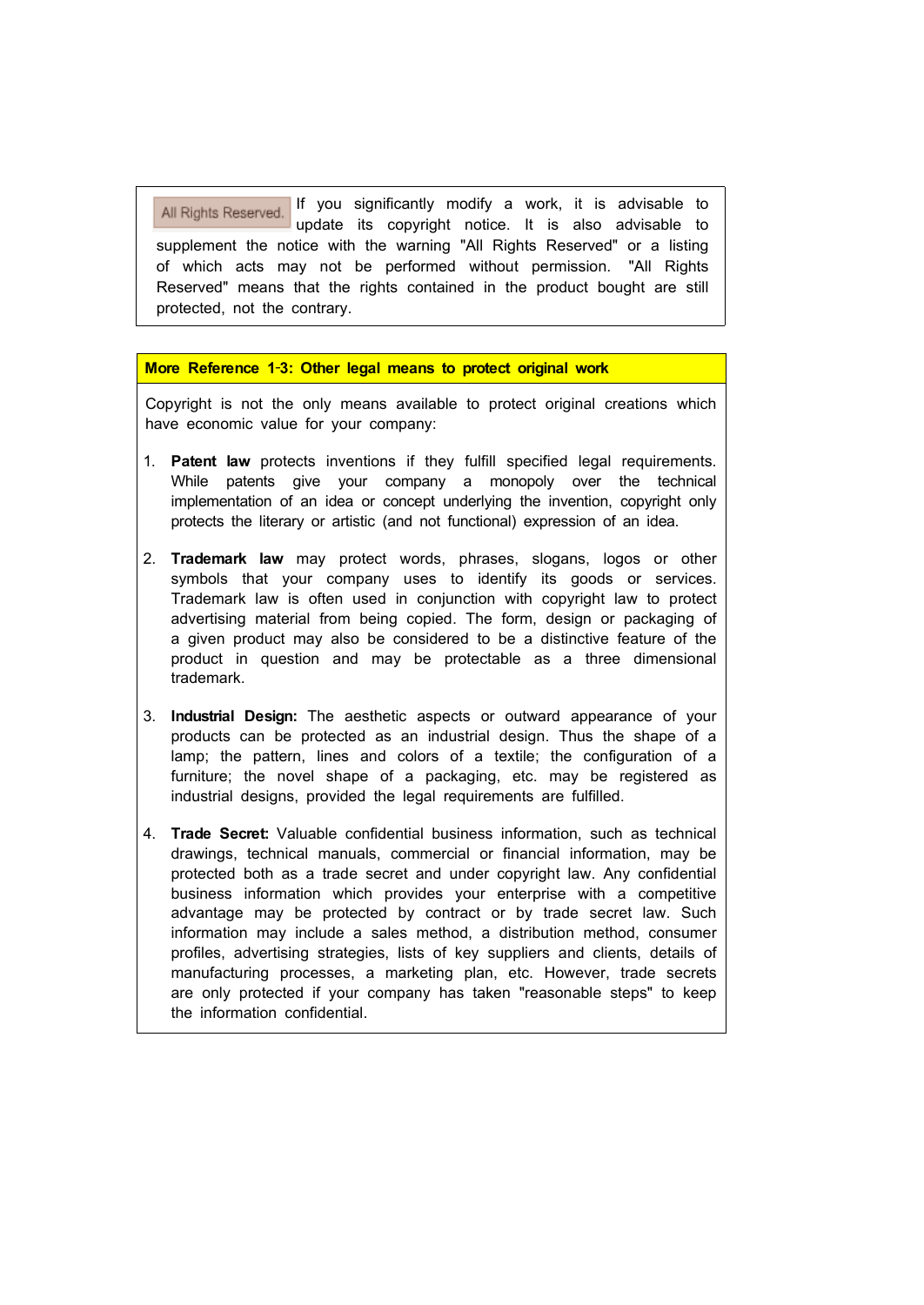5. **Unfair Competition:** Many countries have unfair competition laws that allow you to act against unfair business behavior of competitors. On this basis, actions may be brought forward against unfair and misleading advertising and promotional methods. Moreover, protection under unfair competition law may often grant complementary protection against copying of products, including software.

# **LEARNING POINT 2: Copyright and related rights**

# **1. Scope of copyright protection**

## **(1) Works protected by copyright**

Copyright law protects works. Almost all national laws provide for protection of the following types of works:



- a. Literary works (such as books, written speeches, magazines, newsletters, trade journals, training materials, technical papers, instructions manuals, catalogs);
- b. Musical works (such as songs, operas, musicals);
- c. Dramatic works (such as dance, plays, mime);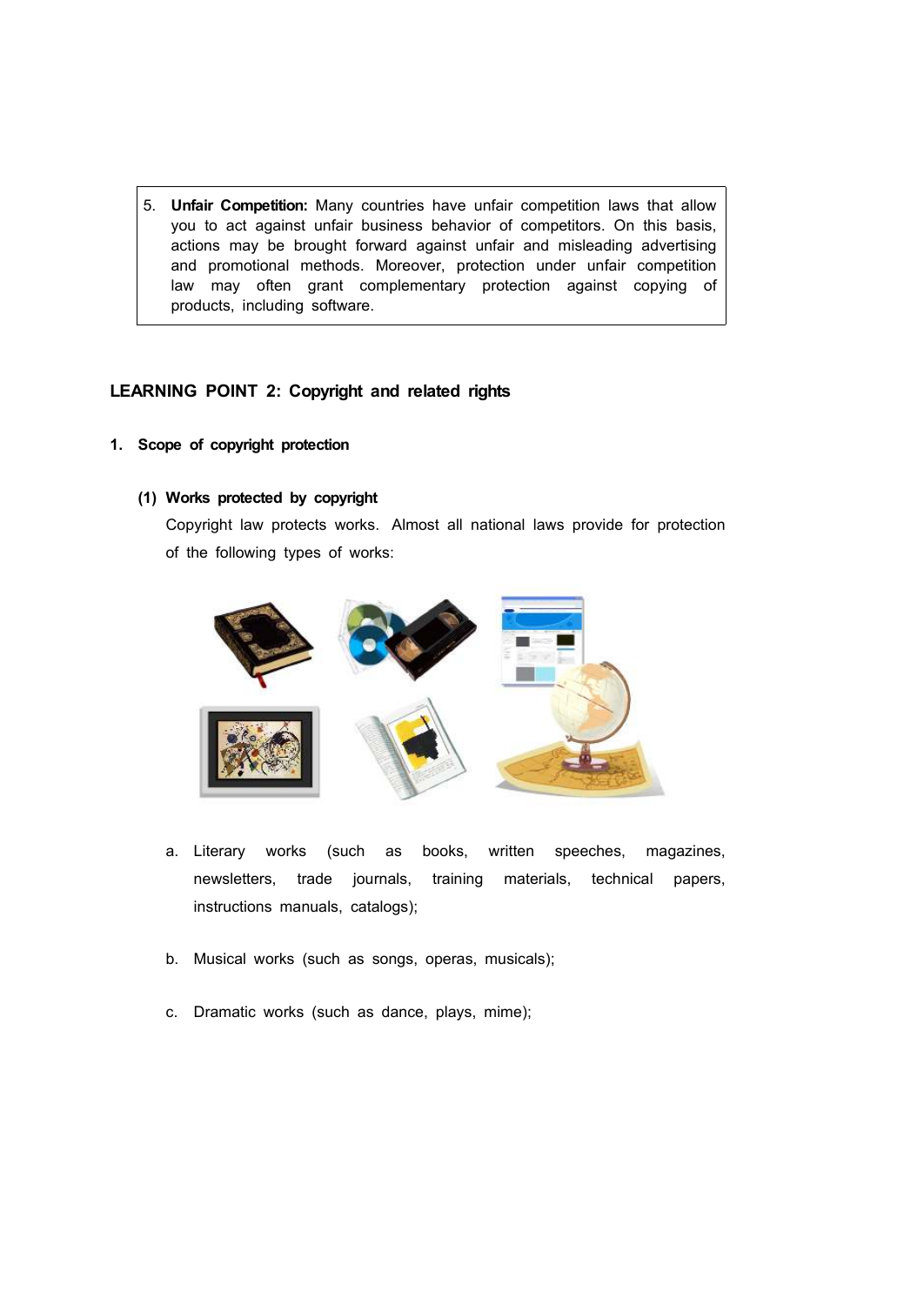- d. Artistic works (such as cartoons, paintings, sculptures, architectural works, blueprints, computer and laser artwork);
- e. Photographic works (such as photos, gravures);
- f. Computer programs, software, and original databases;
- g. Maps, globes, charts, diagrams and technical drawings;
- h. Advertisements, commercial prints and labels;
- i. Motion pictures (such as films, documentaries, television advertisements);
- j. Multimedia products (works that combine text with visual images, sound and computer programs, such as video games); and
- k. Works of applied art (such as artistic jewelry, wallpaper, carpets).

Copyright usually protects not only works in printed form but also in electronic or digital form. Works are protected irrespective of the fact that they are made available on computer diskettes, hard drives, CD‐ROMs, VCDs, DVDs, or whether they are transmitted by radio stations, television stations or downloaded via the Internet.

## **(2) The things copyright does not protect**

Copyright does not apply to:

a. **Ideas.** Copyright law only protects the way ideas are expressed in a particular creation, but does not protect the underlying idea, procedure, method of operation, mathematical concept or system involved. Protection for such items may be possible either under the patent law or as trade secrets, if the relevant conditions are fulfilled.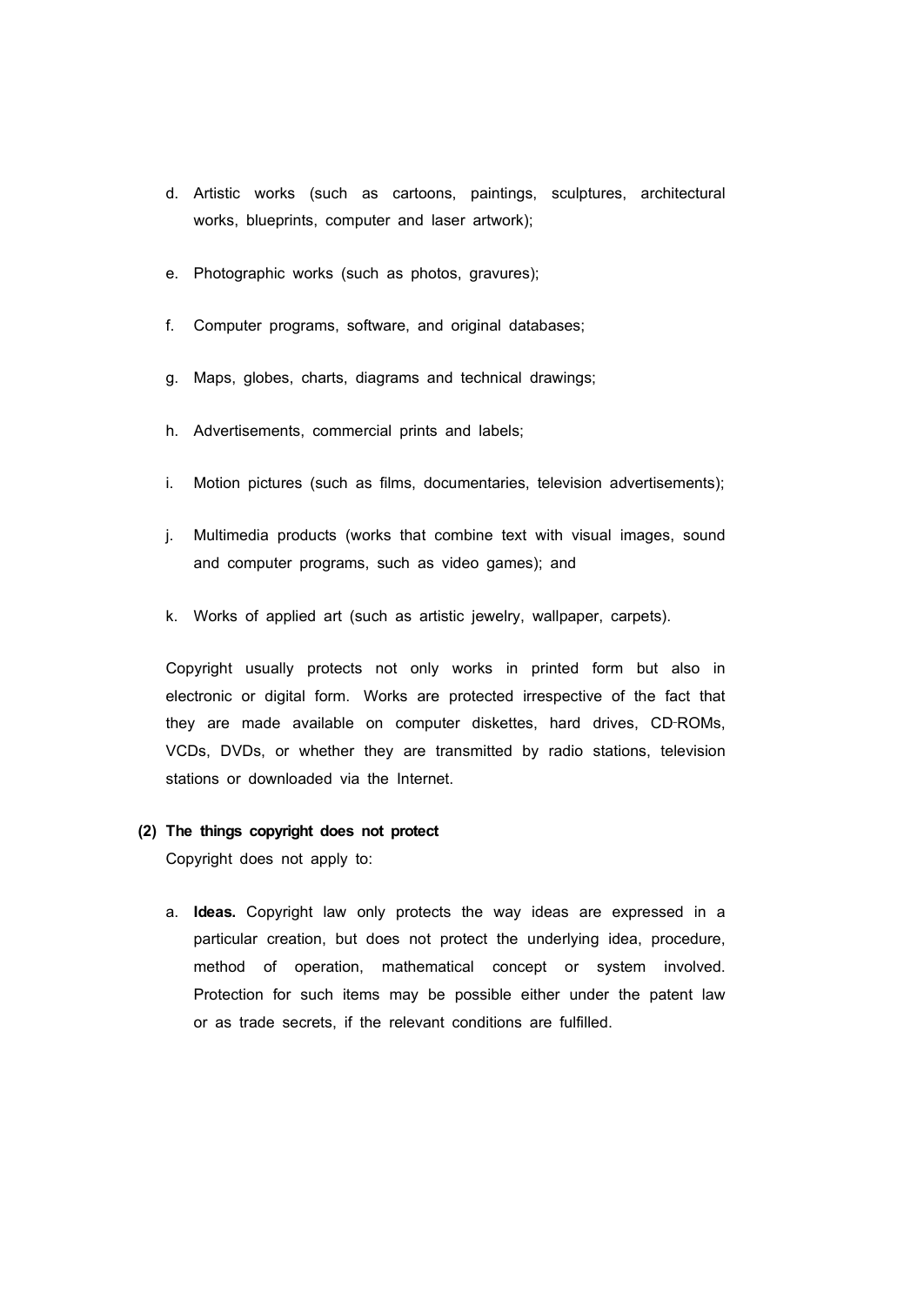

## Example

Your company has copyright over a book that describes a system for beer processing. The copyright in the book will allow you to prevent others from copying the text and illustrations of the book, but it will not give you any rights to prevent competitors from using the machinery, processes, and merchandising methods described in the book.

b. **Facts.** Copyright does not protect facts - whether scientific, historical, biographical or news of the day ‐ but only the manner in which such facts are expressed, selected or arranged.



Very windy at first but winds slowly easing this evening or tonight. Cold. Heavy or thundery showers with clear spells. Ground frost in a few sheltered areas overnight.

## Example

A biography consists mainly of facts about a person's life. The author may have spent considerable time and effort discovering things that were previously unknown. Still, others are free to use such facts as long as they do not copy the particular manner in which the facts are expressed. News reports are based on facts which by themselves are not protected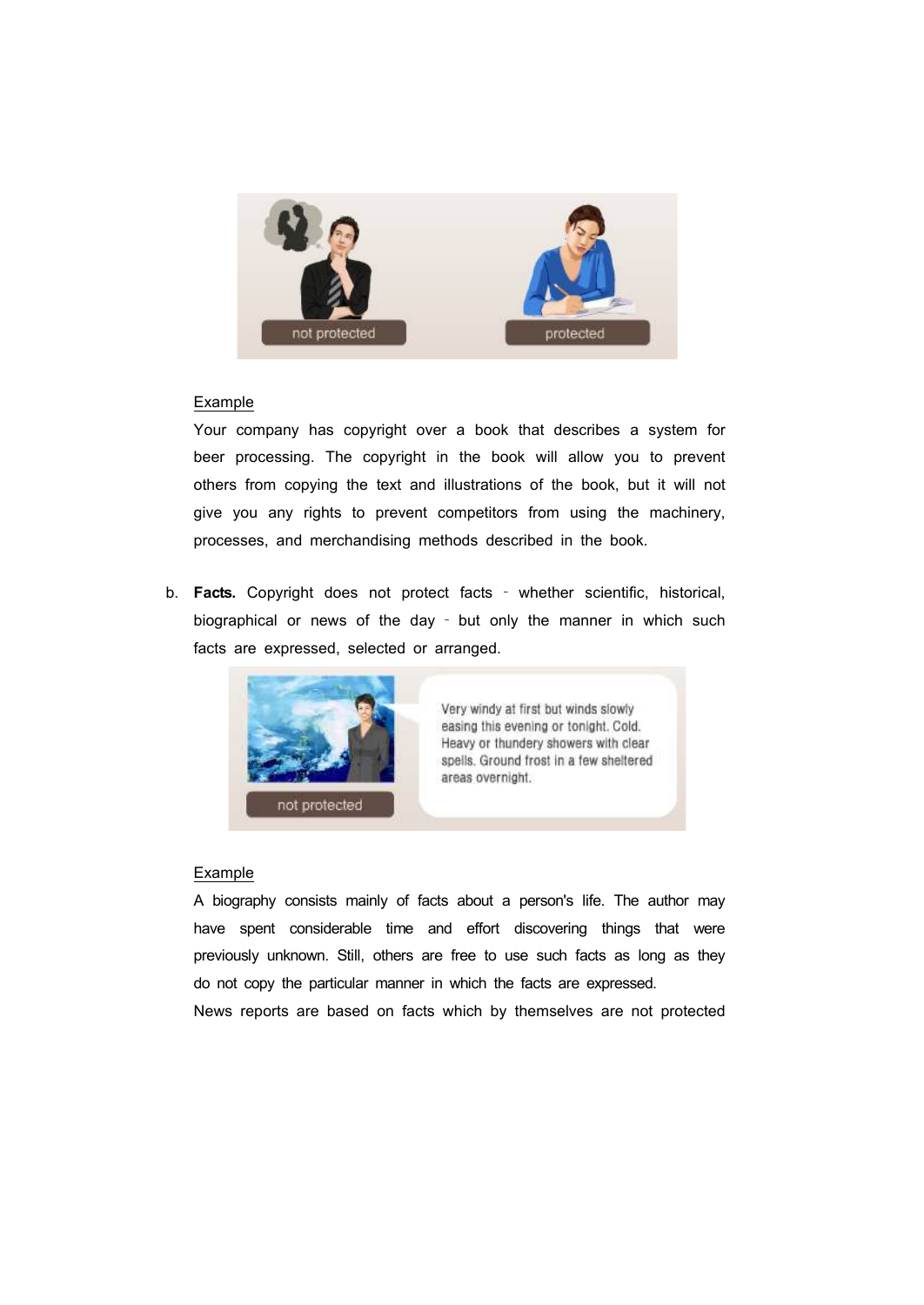by copyright. Nevertheless, there will be copyright in the way those facts are expressed by a particular journalist and additional copyright in the total compilation of the newspaper and the typographical lay‐out. (Note, however, that many copyright legislations contain certain exemptions and limitations on the protection offered to news reports.)

c. **Useful articles.** In some countries, copyright protection is not available to useful articles, such as bathroom sinks, clothing or computer monitors (however, the design of a useful article may be protected as an industrial design). Nevertheless, copyright protection will still apply to such useful articles to the extent that the object contains pictorial, graphic or sculptural features that can be "identified separately from the utilitarian aspects" of the article.



#### Example

A plain white T‐shirt would not enjoy copyright protection. However, it does not mean that if you place a copyright protected artwork on the T‐shirt, you will then loose protection of the artwork because it has become part of a useful article. While the T‐shirt does not enjoy copyright protection, the artwork still does, no matter onto what product it is applied.

d. **Names, titles, slogans and other short phrases.** Single words, names, titles, slogans, headlines and other short phrases are generally excluded from copyright protection. But some countries allow protection if they are highly creative. This means that the name of a product or an advertising slogan you use for your business will usually not be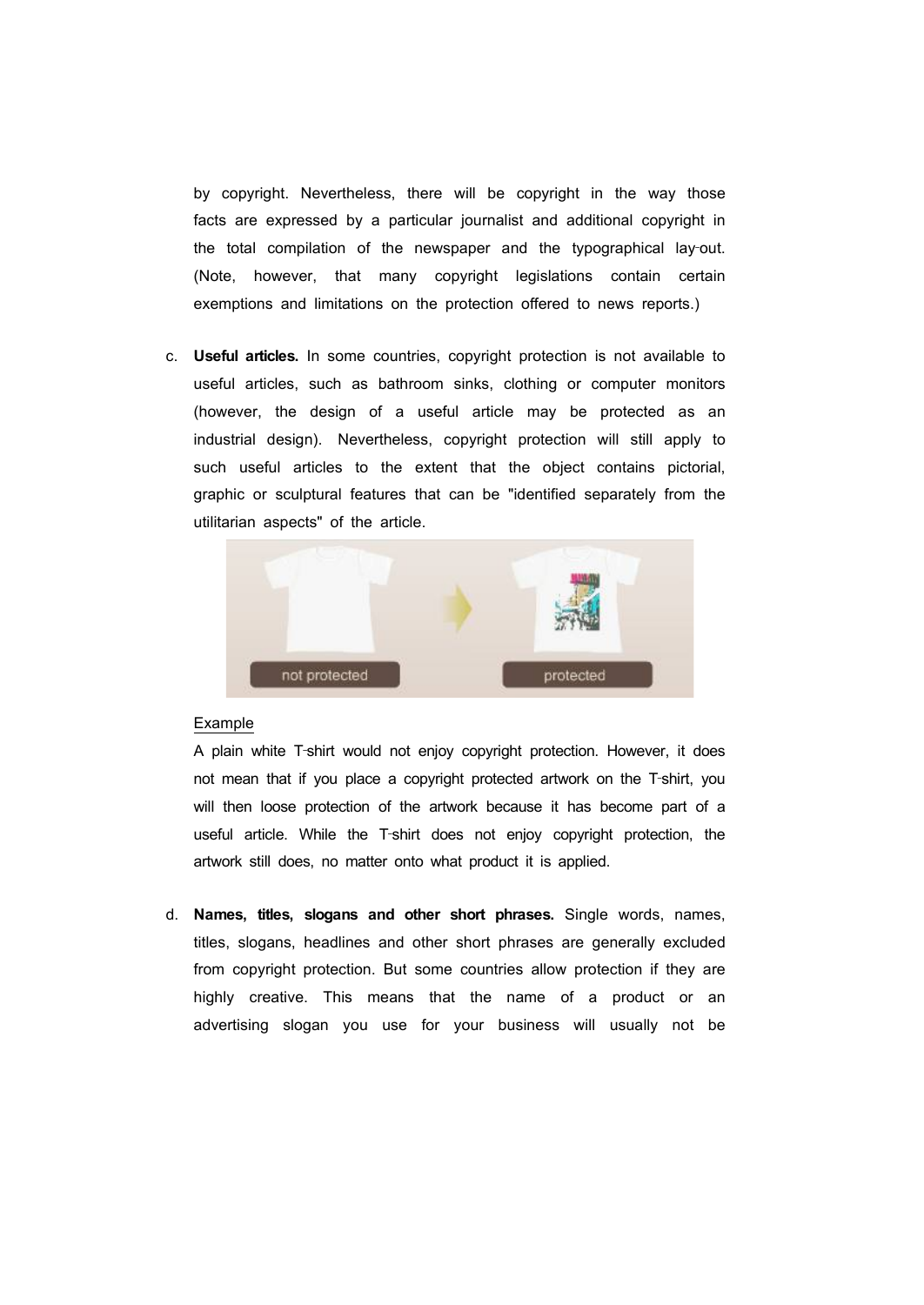protected by copyright (but they may be protectible under trademark or unfair competition laws). Logos, on the contrary, may be protected under copyright as artistic works (as well as by trademark law, if the requirements for such protection are fulfilled).

e. **Official government works.** Official government works such as copies of statutes or judicial opinions also have no copyright protection in some countries.

#### **(3) Economic rights & Moral rights**

Copyright provides two sets of rights: economic rights and moral rights. The economic rights protect the author's economic interests and allow the author to earn a profit by direct or indirect exploitation of a work. The moral rights protect the creator's creative integrity and reputation as expressed through a work.

a. Economic rights

Economic rights give the owner of copyright the exclusive rights to authorize or prohibit certain uses of a work. The scope of these rights, and the limitations and exceptions, differ, depending on the type of work concerned, and they also vary from country to country. Generally, the economic rights include the exclusive rights to:

- Make reproductions or copies of the work in various forms. For example, copying a CD, photocopying a book, downloading a computer program, scanning a text, printing a cartoon character on a T‐shirt, or incorporating a portion of a song into a new song.
- Distribute the work to the public. Copyright allows its owner to prohibit others from selling, leasing, licensing, renting or lending unauthorized copies of the work. However, in many countries, the right of distribution is limited by the "first sale" or "exhaustion" doctrine, which provides that once you have authorized the first sale or distribution of a particular copy or phonorecord, you have no say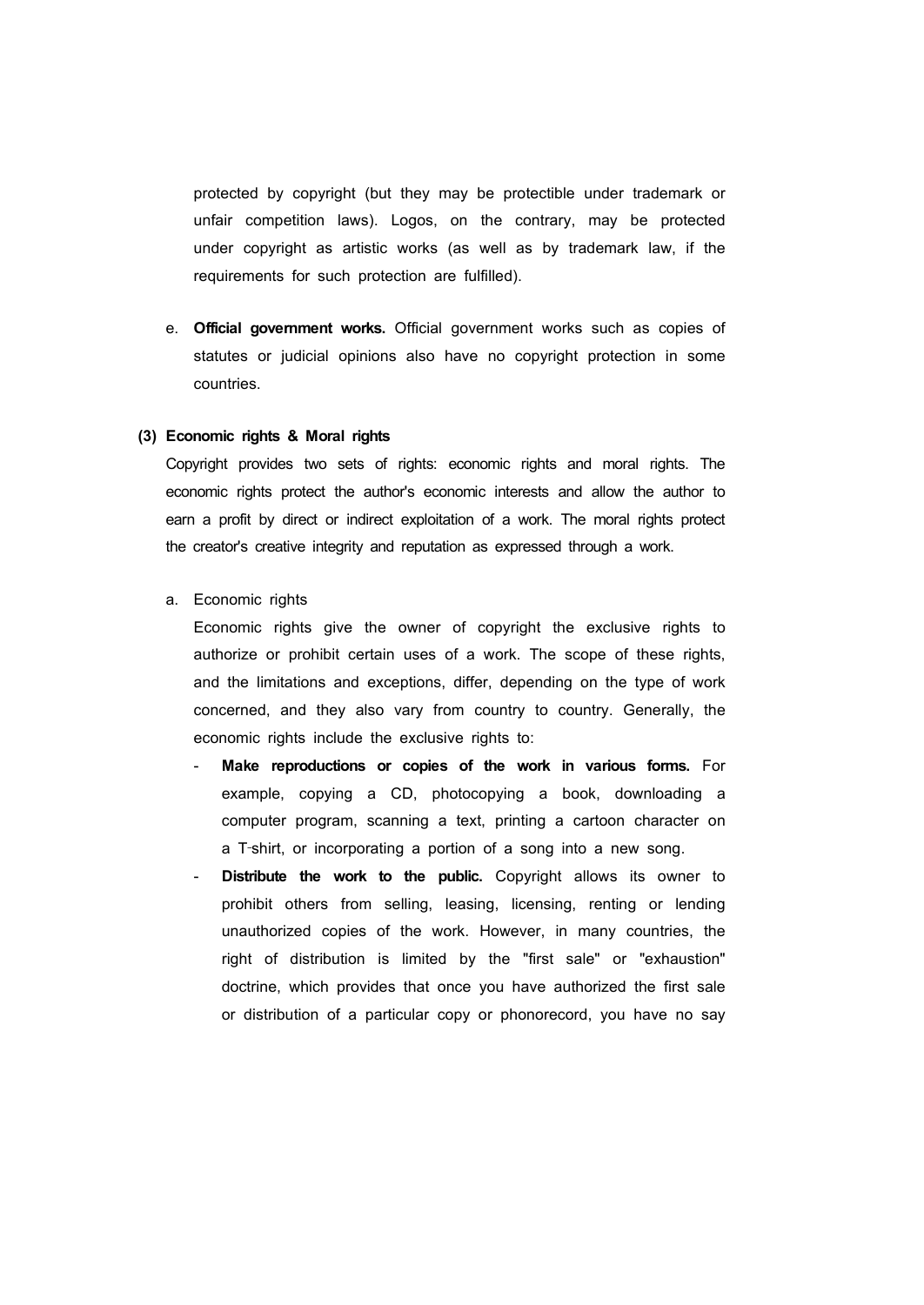over how that copy or phonorecord is further distributed in the territory of the relevant country(ies). In other words, a copyright owner can control nearly every detail of the "first sale" of the works, including timing, price and conditions. But, once sold, the purchaser can then resell the copy or phonorecord, lend it to a library, or give it away, etc. However, the purchaser cannot make copies or prepare derivative works based on it.

- Rent or lend copies of the work. This right generally applies only to certain types of works, such as cinematographic works, musical works, or computer programs. Some countries do not recognize rental or lending rights, but, instead, grant the copyright owner the right to receive remuneration from such rental or lending of a copy of the work.
- Make translations or adaptations of the work. Such works are called "derivative works." For example, translating an English instruction manual into other languages, adapting a novel to make a movie, rewriting a computer program in a different computer language, making music arrangements, or making a toy based on a cartoon figure. If sufficiently original, derivative works are themselves protected by a separate copyright.<br>**Communicate the work to the public.** This includes communication
- by means of public performance, recitation, display, broadcasting or communication by radio, cable, satellite or Internet. For instance, 'showing' photographs on a website, or making broadcasts available through a public television set in a bar.
- Perform, show or play the work in public. For example, performing plays and music, playing sound recordings, showing films or videos in public, exhibiting a painting in a gallery, delivering lectures in public, and enabling a broadcast to be seen or heard in public.
- **Receive a percentage of the sale price if the work is resold.** This is referred to as "resale right" or "droit de suite" and only applies in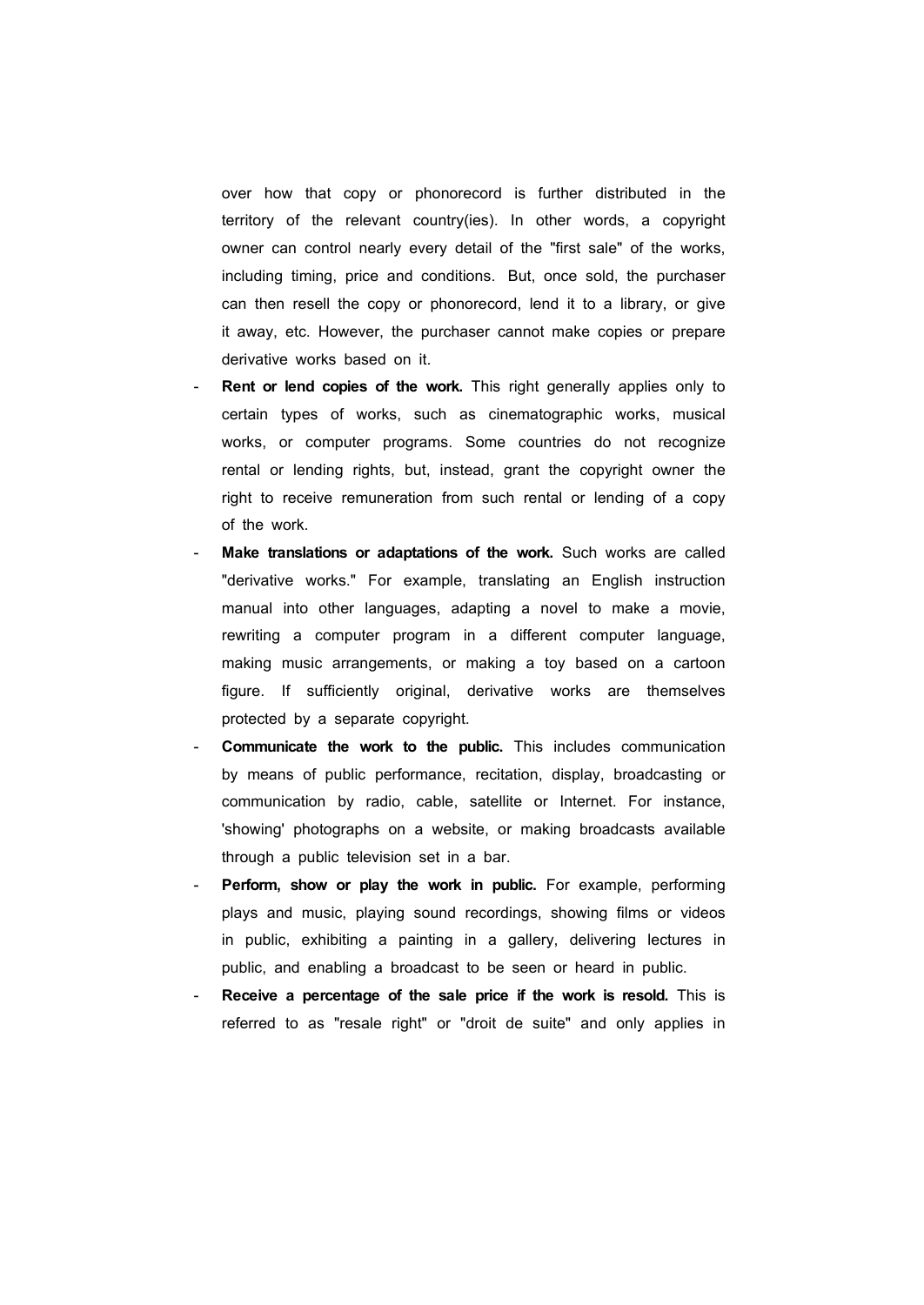certain countries to certain types of works (e.g., paintings, drawings, prints, collages, sculptures, engravings, tapestries, ceramics, glassware, original manuscripts, etc.). Resale rights give creators the right to receive a share of the profit made on certain subsequent resales of their works. Such share generally varies from 2% to 5% of the total sales price.

b. Moral rights

Most countries recognize moral rights, but the scope of these rights varies widely (the United States of America, for example, only have moral rights in works of fine art). Most countries recognize at least the following two types of moral rights:

- **The right to be named as the author of the work ("authorship right" or "paternity right").** When the work of an author is reproduced, published, communicated to the public, or exhibited in public, the person responsible for doing so must make sure that the author's name appears on or in relation to the work, whenever reasonable; and
- The right to protect the integrity of the work. It prohibits the making of any changes, modifications or alterations to a work that would tend to damage the author's honor or reputation. For example, a photographer has the right to prevent colorization of black and white pictures.

Unlike economic rights, moral rights cannot be transferred to someone else, because they are personal to the creator (however, they may pass on to the creator's heirs). Even if you sell your economic rights in the work to someone else, you retain your moral rights in the work. However, in some countries, an author may waive his moral rights by a written agreement, whereby he agrees not to exercise some or all of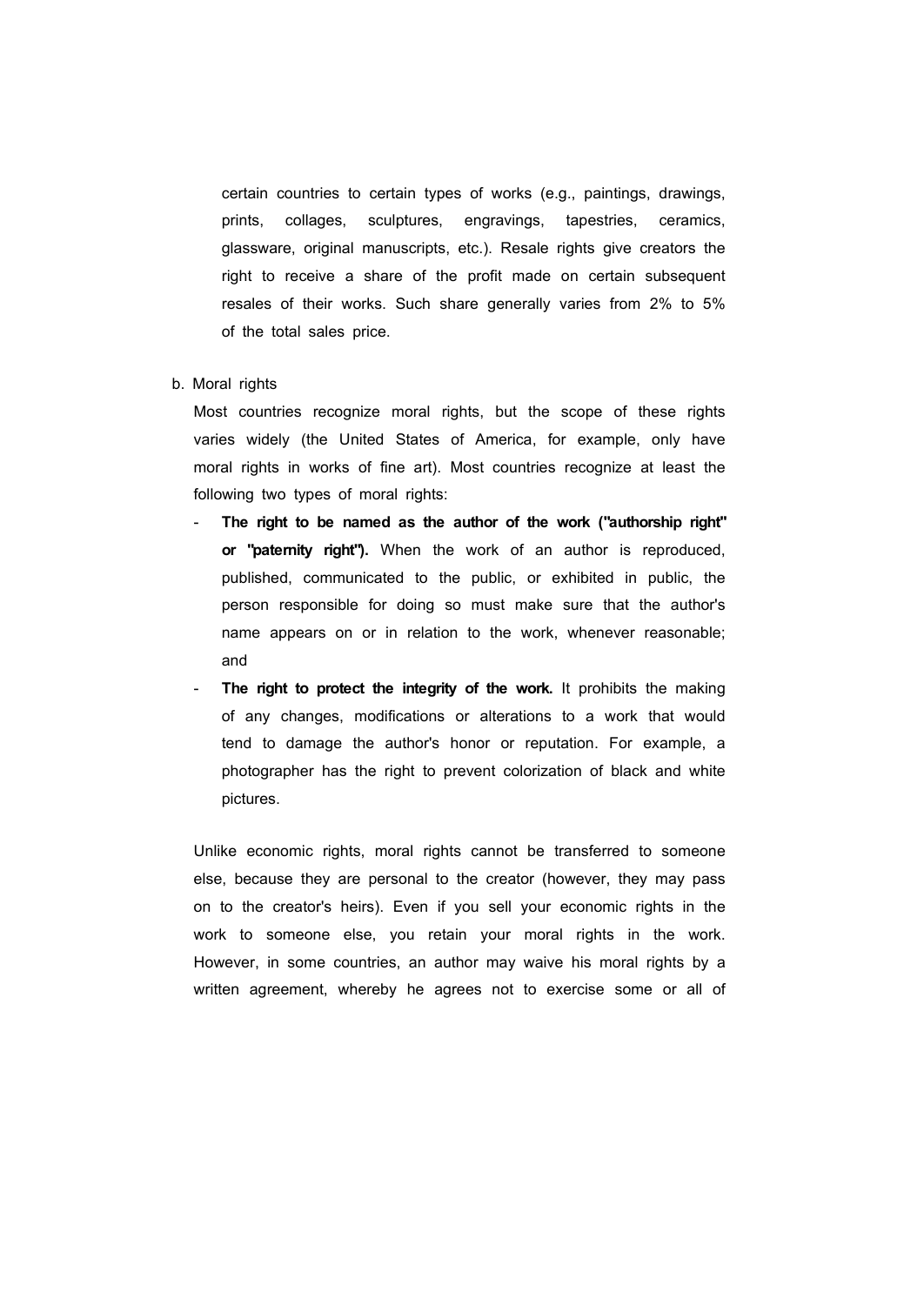his moral rights. Other countries allow such agreements but subject to certain conditions, for instance, for a limited period of time.

#### Example

Imagine the use of a popular character from a children's book in a pornographic film. Even if the author no longer owns any economic rights in the book, in view of moral rights, the author will be able to object to such use and take effective steps to prevent or stop it.

#### **2. Basics of related rights**

#### **(1) Definition of related rights**

There are three kinds of "related rights" or "neighboring rights":

- a. rights of performers(actors, musicians, singers, dancers, or generally people who perform) in their performances;
- b. rights of producers of sound recordings(also called phonograms) in their recordings (cassette recordings, compact discs, etc.); and
- c. rights of broadcasting organizations in their radio and television programs and in Internet broadcasts such as 'podcasts'.

#### **<Distinction between copyright and related rights>**

Copyright and related rights protect works of different categories of people. Copyright protects works of authors, whereas related rights are rights granted to a few categories of people for their important role in communicating and disseminating some types of works to the public.

#### Example

In the case of a song, copyright protects the music of the composer and the words of the writer, and related rights would apply to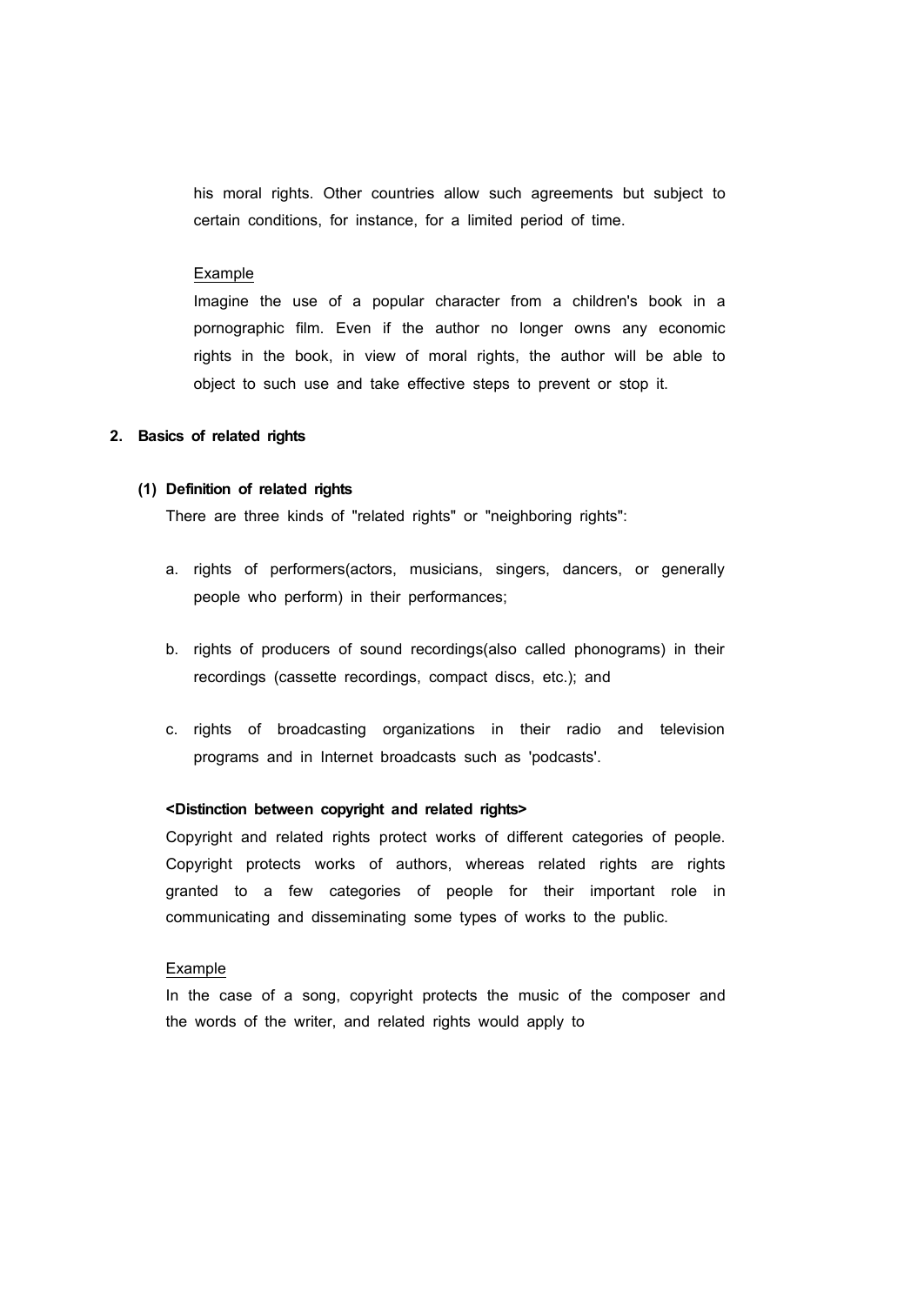- a. the performances of the musicians and singers who perform the song;
- b. the sound recording of the producer in which the song is included; and
- c. the broadcast program of the organization that produces the program containing the song.

#### **(2) Rights that related rights provide**

a. Performers (such as actors, singers, musicians and dancers): Most copyright or related rights laws require you to obtain the consent of the performer prior to recording, broadcasting or delivering by cable a live performance, as well



as prior to reproducing recordings of their performances. Certain countries, such as the member States of the European Union, also grant performers a rental right in respect of phonograms and audiovisual works containing their performances.

b. Producers of phonograms: They have a legal right in their recordings to take action against unauthorized copying, use or distribution (piracy). The most important rights here are the right to control the reproduction of their phonograms, and to



receive equitable remuneration when their phonograms are broadcast or communicated to the public. In many countries, producers can also prohibit the importation and the distribution of their phonograms.

c. Broadcasters: They enjoy the right to control the rebroadcasting, fixation (recording) and reproduction of their broadcasts. In certain countries, they also have the right to authorize or prohibit cable transmissions of the broadcasts.

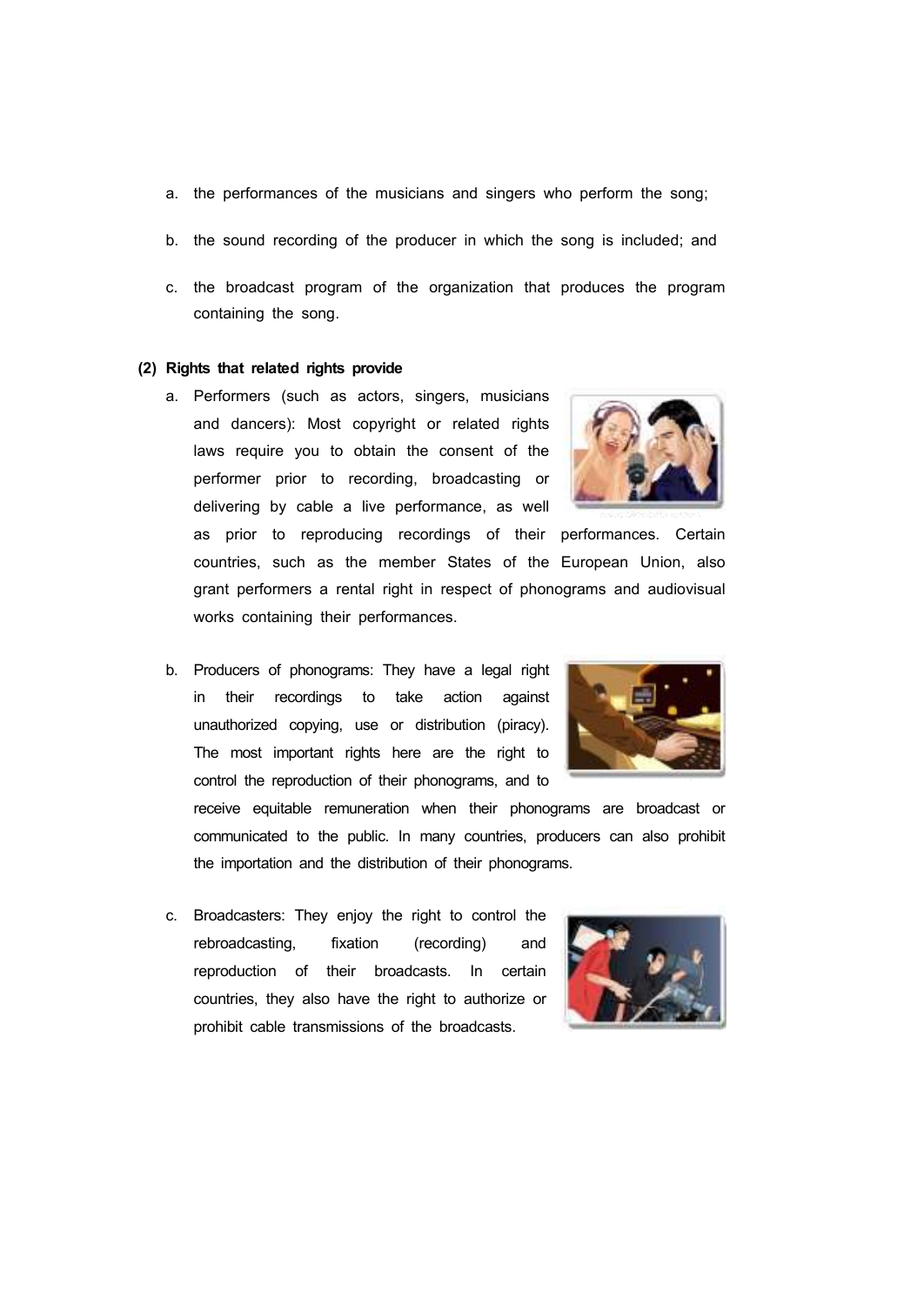The protection offered by related rights in no way detracts from any copyright protection that may exist in the works being performed, recorded or broadcast. Thus, for example, the right given to broadcasters is separate from the copyright in the films, music and other material that is transmitted.

## **3. Period of protection**

Unlike other IP rights where registration is required, copyright and related rights protection itself does not depend on official procedures. A work is automatically protected as soon as it exists, without any special registration, deposit, payment of fee or any other formal or administrative requirement.

Copyright lasts only for a limited time. Once your copyright has expired, the material is no longer protected, and it is said to be in the public domain. For most works, and in most countries, protection of the economic rights lasts for the lifetime of the author plus an additional period of at least 50 years. In a number of countries, this period is even longer (for example, 70 years after the death of the author in Europe and in the United States of America). It is, thus, not only the author who benefits from the work but also his/her heirs. If several authors are involved (work of joint authorship) then the term of protection is calculated from the death of the last surviving author.



Depending on the national law, special provisions may apply to certain categories of works, especially for:

- (1) works made by employees and commissioned works (the duration is sometimes 95 years from publication or 120 years from creation);
- (2) works of joint authorship;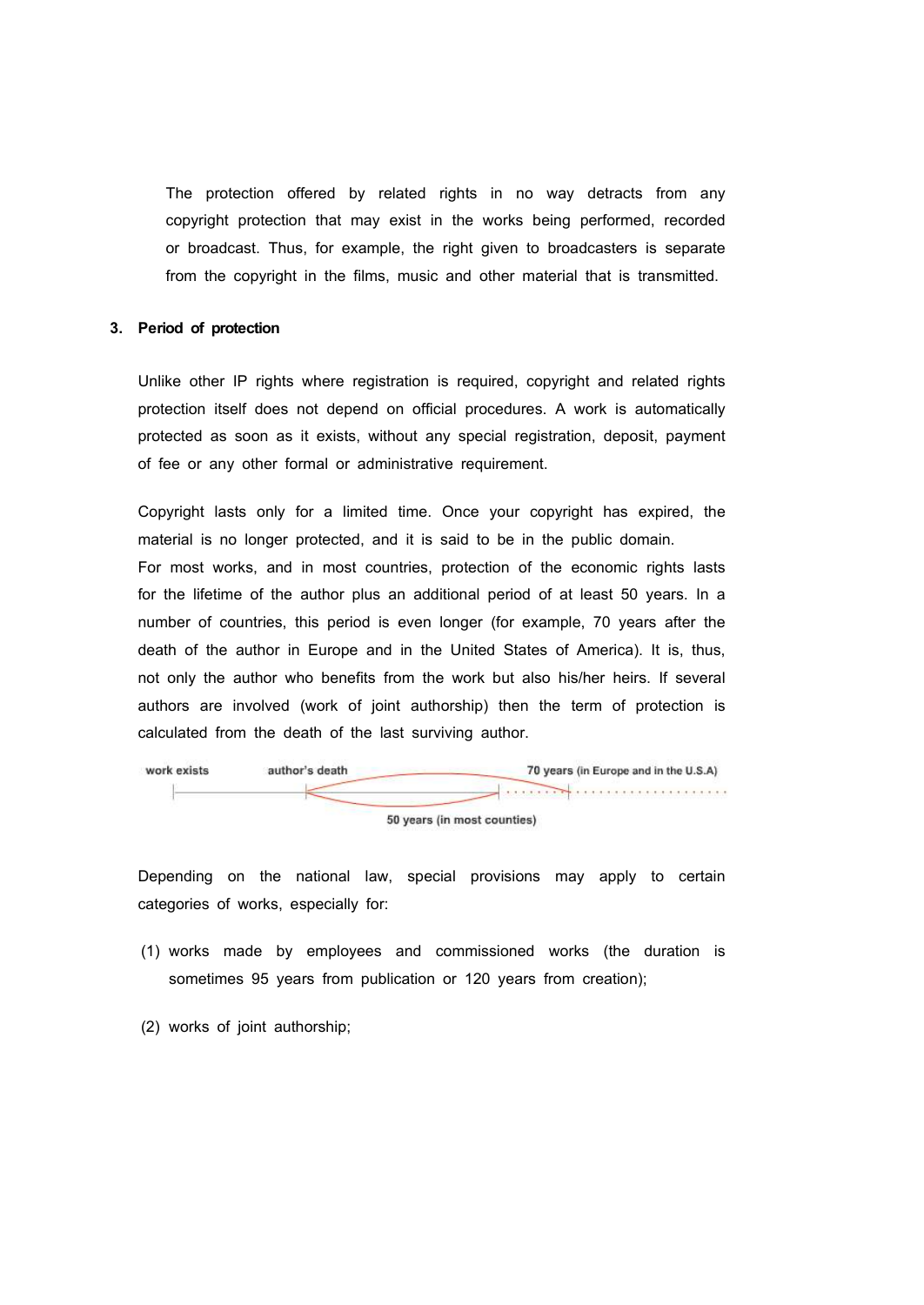- (3) cinematographic works;
- (4) anonymous or pseudonymous works;
- (5) photographic works and works of applied art (which sometimes have a shorter term of protection);
- (6) works created by the government (which may be excluded from copyright protection);
- (7) works published after the author has died; and
- (8) typographical arrangements.

The term of protection of moral rights differs: in some countries, moral rights are perpetual, whereas in others, they expire at the same time as the economic rights.

The duration of protection for related rights is much shorter than for copyright. In some countries, related rights are protected for a period of 20 years, computed from the end of the year in which the fixation was made (for phonograms and for performances incorporated in phonograms); the performance took place (for performances not incorporated in phonograms); or the broadcast took place (for broadcasts). Many countries, however, now protect related rights for 50 years after the performance, fixation or broadcast.

In many countries, it is 50 years from the end of the year in which

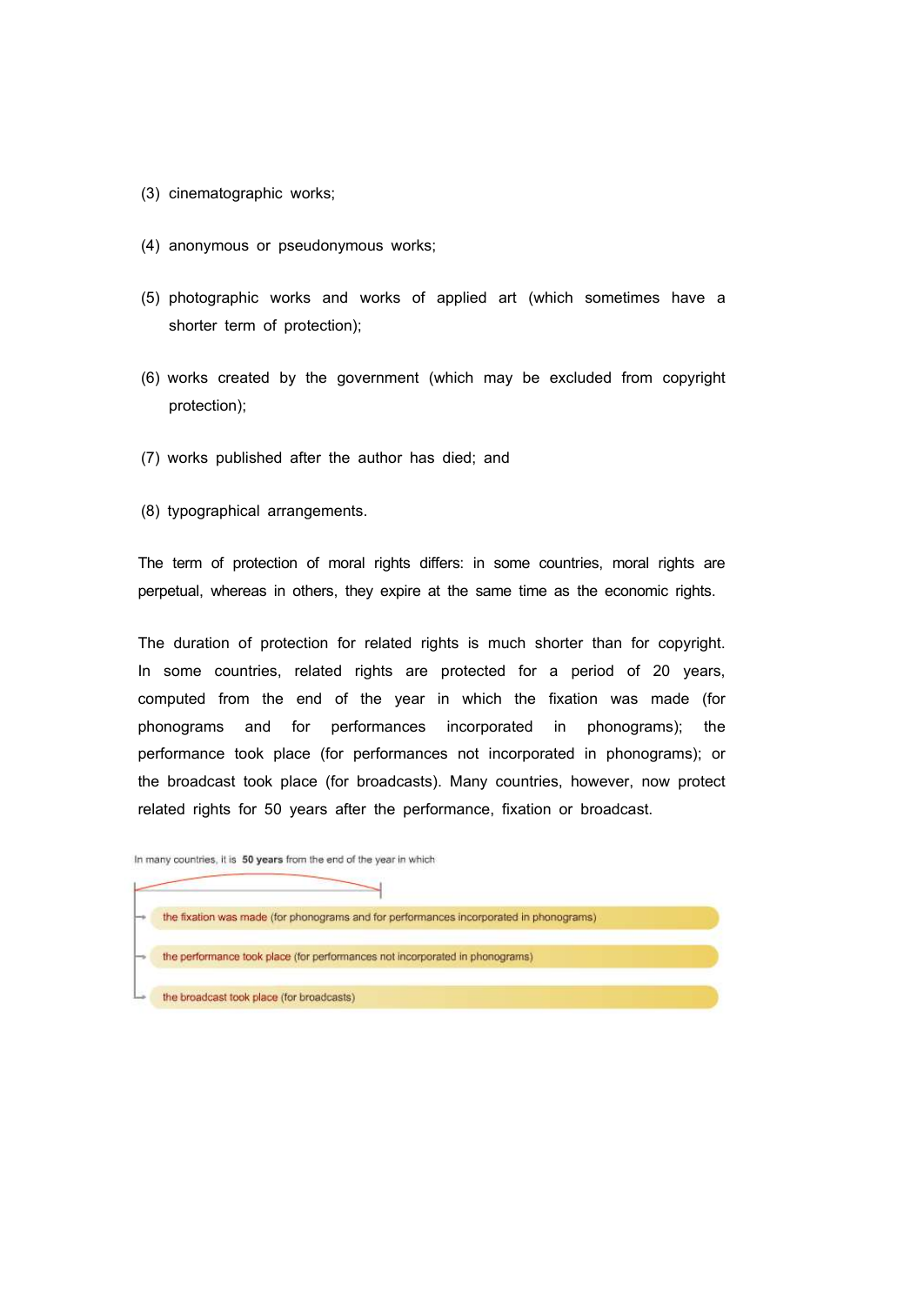In some countries, related rights are protected only for a period of 20 years from the date of the performance, fixation or broadcast.

Compared to other types of IP, the term of protection for copyright is relatively long. The rationale behind is that those who create original expressions need protection for their works so that they can receive appropriate compensation for their intellectual effort.

The real goal of copyright is to provide for the general welfare and promote the progress of science and arts by encouraging further creation. The rationale behind copyright is to encourage the production of new works, both by guaranteeing creators some exclusivity for a limited time, and by making sure that there is a robust public domain of copyright‐free material that creators can draw on and incorporate into new works.

Copyright tries to find a balance needs between the right of all to participate freely in the cultural life of the society and to enjoy the artistic and literary creations, and the right of the author to the protection of his moral and material interests.

#### **More Reference 2**‐**1: A work in the public domain**

If no one has copyright in a work, that work belongs to the public domain and anyone may freely use it for any purpose whatsoever. The following types of works are in the public domain:

- 1. a work for which the copyright protection period has expired
- 2. a work that cannot be protected by copyright (e.g., title of a book); and
- 3. a work for which the copyright owner has explicitly abandoned his rights, for example, by putting a public domain notice on the work.

Absence of a copyright notice does not imply that a work is in the public domain, even if the work is available on a website.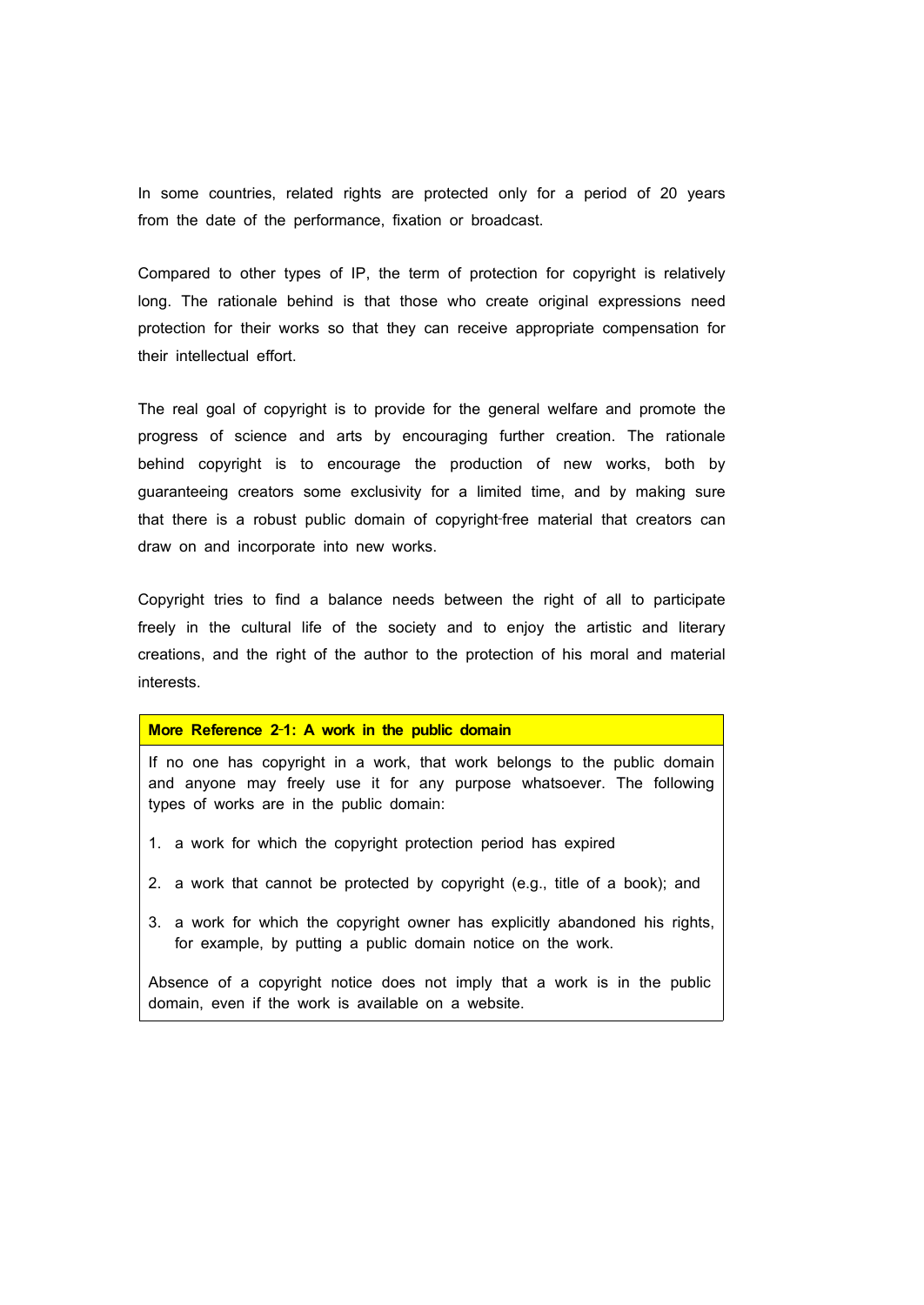## **LEARNING POINT 3: Ownership of copyright**

#### **1. Meaning of ownership of copyright**

The meaning of 'authorship' and of 'ownership' is often confused. The author of a work is the person who created the work. A person who merely contributes ideas, information or suggestions and who does not contribute to the expression of the work is not an "author." This means that even if you come up with an idea for an artwork, for example, you will not be considered as the "author" if you did not actually create the artwork. If the work was created by more than one person, then all the creators are considered as co-authors or joint authors. The issue of authorship is especially relevant in connection with moral rights.

Copyright ownership is a different issue. The owner of the copyright in a work is the person who has the exclusive rights to exploit the work, for example, to use, copy, sell, and make derivative works. Generally, copyright in a work initially belongs to the person who actually created it, that is to say, the author. However, this is not the case in every country and may particularly not be the case in the following circumstances:

- (1) if the work was created by an employee as part of his job;
- (2) if the work was commissioned or specially ordered; or
- (3) if the work was created by several persons.

Note that contractual agreements may alter or clarify the general results established by law in respect of ownership of copyright. For some more details, see the following three sections.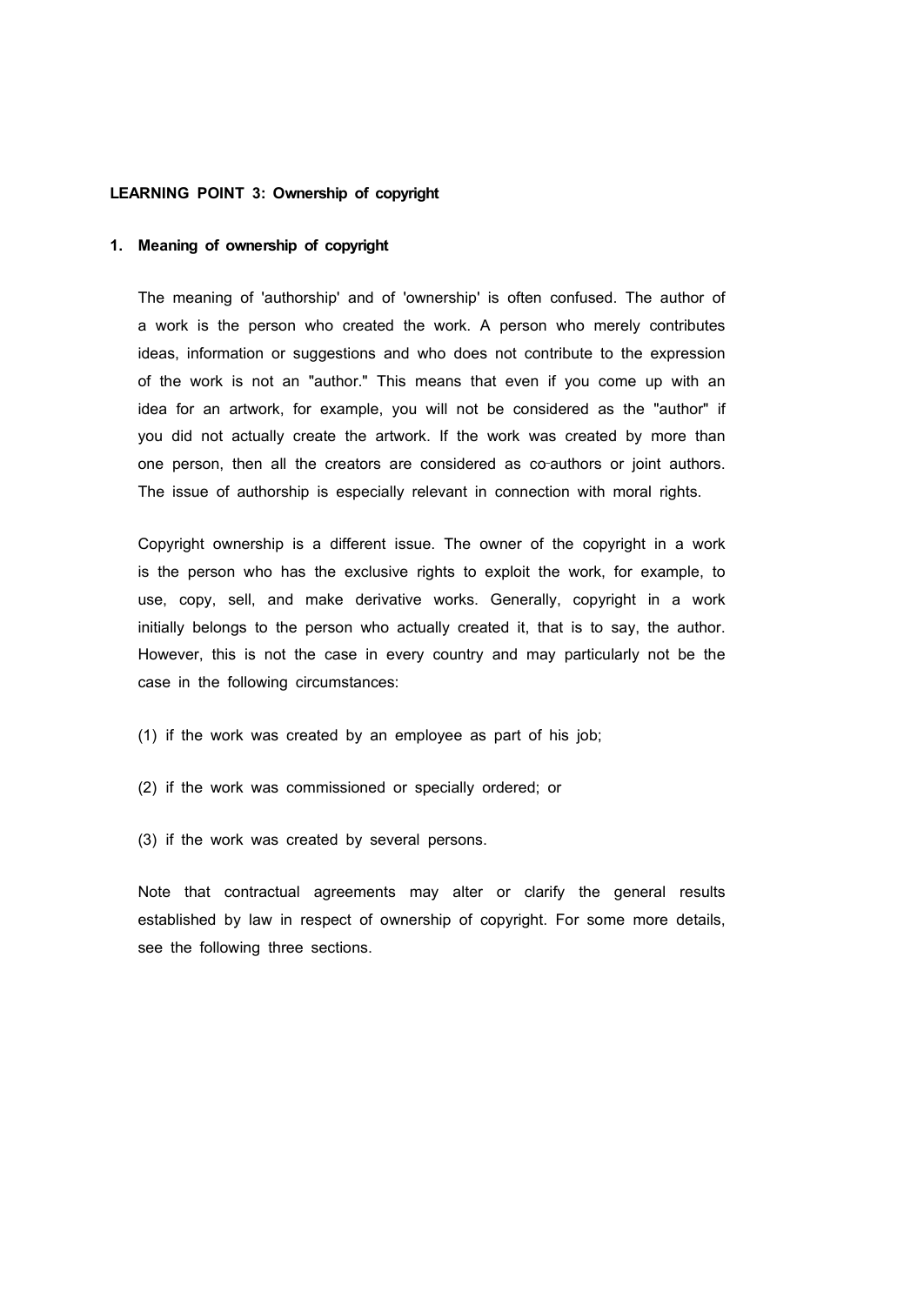## **2. In case of commissioned works**

## **(1) Who owns the copyright in commissioned works?**

If a work was created in the course of a commission contract, the situation is different. In most countries, the creator owns the copyright in the commissioned work, and the person who ordered the work will only have a license to use the work for the purposes for which it was commissioned. Many composers, photographers, freelance journalists, graphic designers, computer programmers and website designers work on this basis. The issue of ownership most often arises in connection with re‐use of commissioned material.

#### Example

You outsource the creation of an advertisement for your company. At the time, you intend to use it to promote your new product at a trade show. Under most national laws, the advertising agency will own the copyright, unless it was expressly agreed otherwise in the contract. Some time later, you want to use parts of the advertisement (a graphic design, a photo or a logo) on your new website. You must take permission of the advertising agency to use the copyright material in this new way. This is because the use of the material on your website wasn't contemplated or envisaged at the time of the original contract.

Nevertheless, there are some exceptional cases, such as photographs taken for private purposes, portraits and engravings, sound recordings, cinematographic films, where, in some countries, the one who commissions the work owns the copyright in it, unless agreed otherwise.

As is the case in the employer-employee context, it is always a good idea to address copyright ownership issues in a written agreement which should be entered into before commissioning external creative services.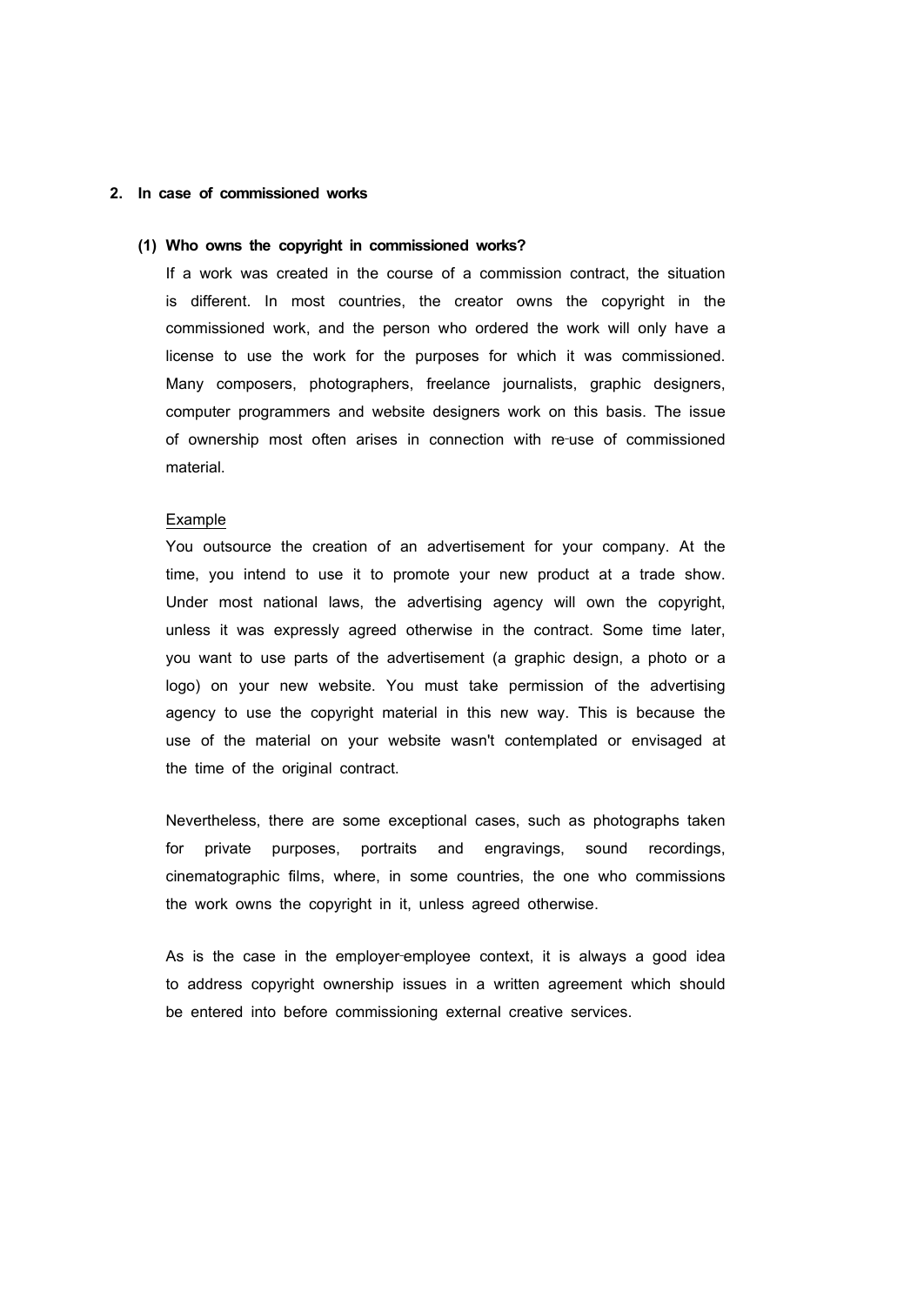## **(2) Ownership of Copyright and License/Assignment Agreements**

When you enter into a relationship involving the creation of a work that would be protected by copyright, be sure that you know what rights you own in the work according to the national law(s). Be clear about the uses you want to make of the material and consider whether or not you need to own copyright. This may depend on:

- a. whether or not you want to prevent unauthorized uses;
- b. whether or not you want to license the work to others;
- c. whether or not you want to re-use the work for different purposes in the future; and
- d. how much you want to pay to the author of the work.

In order to ensure ownership of the copyright in a work, you may:

- a. sign a written agreement with the author (or the current copyright owner) of the work, stating that the copyright is transferred, or the rights concerned are licensed, to your company before commencement of any work. In practice, a clause on the envisaged copyright assignment/license should be included in the basic commissioning or employment contract;
- b. obtain a waiver of moral rights, if need be;
- c. obtain confirmatory assignment documents immediately after completion of the work, specifically naming the copyright work by title;
- d. register the work with the national copyright office, if possible.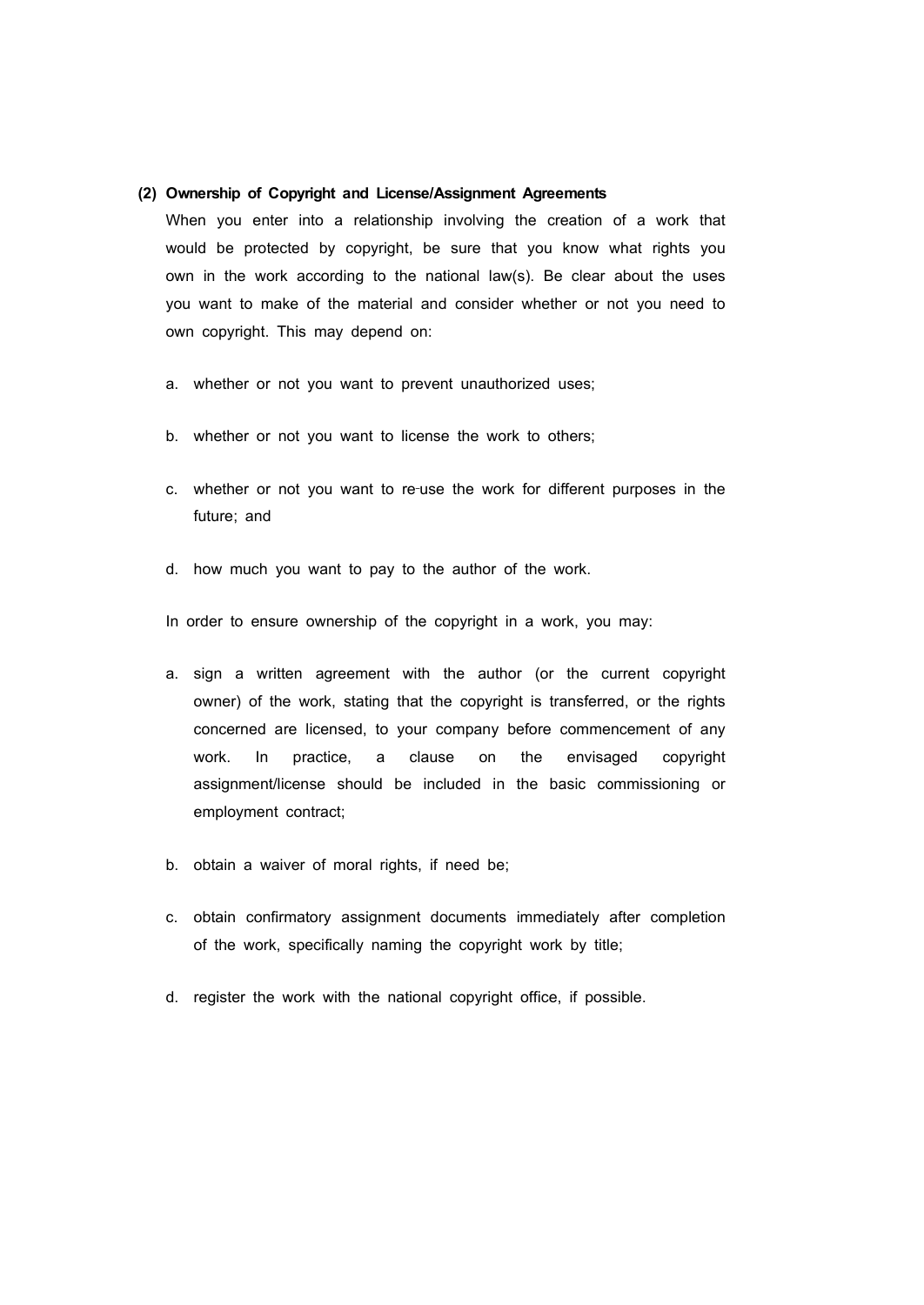## **3. In case of works created by an employee**

## **(1) Who owns the copyright in works created by an employee?**

In some countries, if a work was created by an employee within the scope of his/her employment, then the employer automatically owns the copyright, unless otherwise agreed. But this is not always the case. Under the copyright law of some other countries, the transfer of rights to the employer may not be automatic and/or may have to be specified in the employment contract.

#### Example 1

A computer programmer is employed by a company. As part of his job, he makes video games, during normal working hours and using the equipment provided by the company. The economic rights over the software will, in most countries, belong to the company.

# Example 2

A journalist writes feature articles for the newspaper where she is employed. In most countries, the employer will own the right to publish the articles in the newspaper, even without an explicit agreement to that effect in the employment contract. In some countries, however, the journalist will preserve the right to publish a later compilation of the articles in a book, unless the employment contract stipulates expressly otherwise.

Disputes often arise in the event an employee does some work at home or after hours, or produces work not within the scope of the employee's ordinary employment. It is a good practice, as a precautionary measure, to have employees sign a written agreement that clearly addresses all the relevant copyright issues before commencement of any work.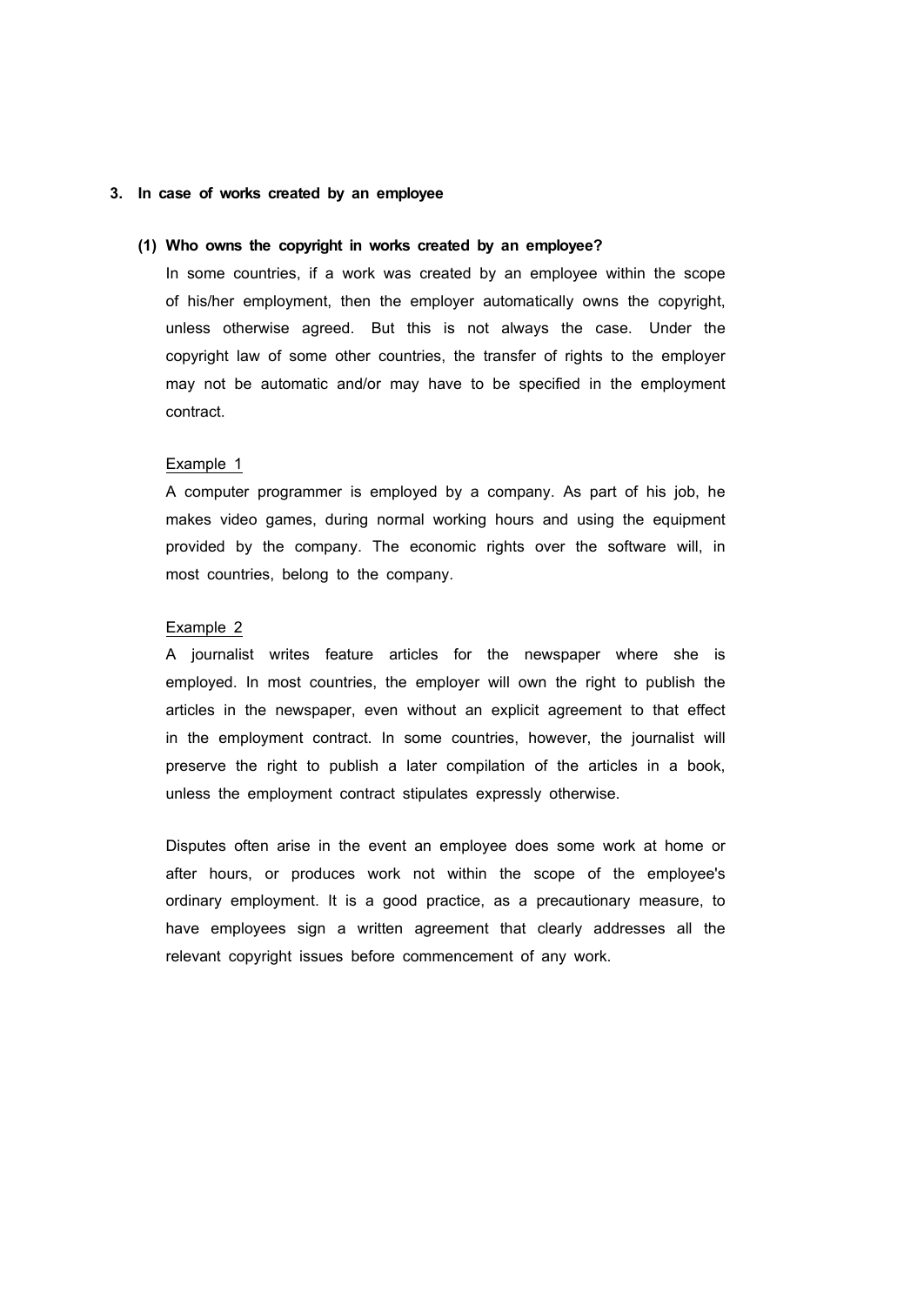#### **4. In case of works created by several authors**

#### **(1) Who owns the copyright in works created by several authors?**

A basic requirement of co-authorship is that each co-author's contribution must itself be copyrightable subject matter. In case of co-authorship, the rights are usually exercised on the basis of an agreement between all the co-authors. In the absence of such agreement, the following rules generally apply:

a. **Joint works.** When two or more authors agree to merge their contributions into an inseparable or interdependent combination of the individual contributions, that is, into a unitary whole, a "joint work" is created. An example of a joint work is a textbook in which two or more authors contribute separate components that are intended to be combined into a single work. Joint authorship is a matter of intention it does not happen by accident or by someone contributing something to be put in a work.

In a joint work so created, the contributing authors become the joint owners of the entire work by operation of copyright law. This has important implications relating to how the work may be used and who may authorize any use. Many countries require that all joint owners must consent to exercise of copyright. In other countries, for example, the United States of America, any one of the joint owners can exploit the work without permission of the other co-author(s) (but must share the profits generated from such use). A thoughtful agreement among the authors or owners is usually preferable to joint copyright ownership. In fact, in general, joint copyright ownership is problematic and, whenever possible, should be avoided as it may be a huge and potentially complex long term partnership. When it cannot be avoided, then joint copyright owners should enter into a detailed written agreement, specifying such topics as ownership and use issues, rights to revise the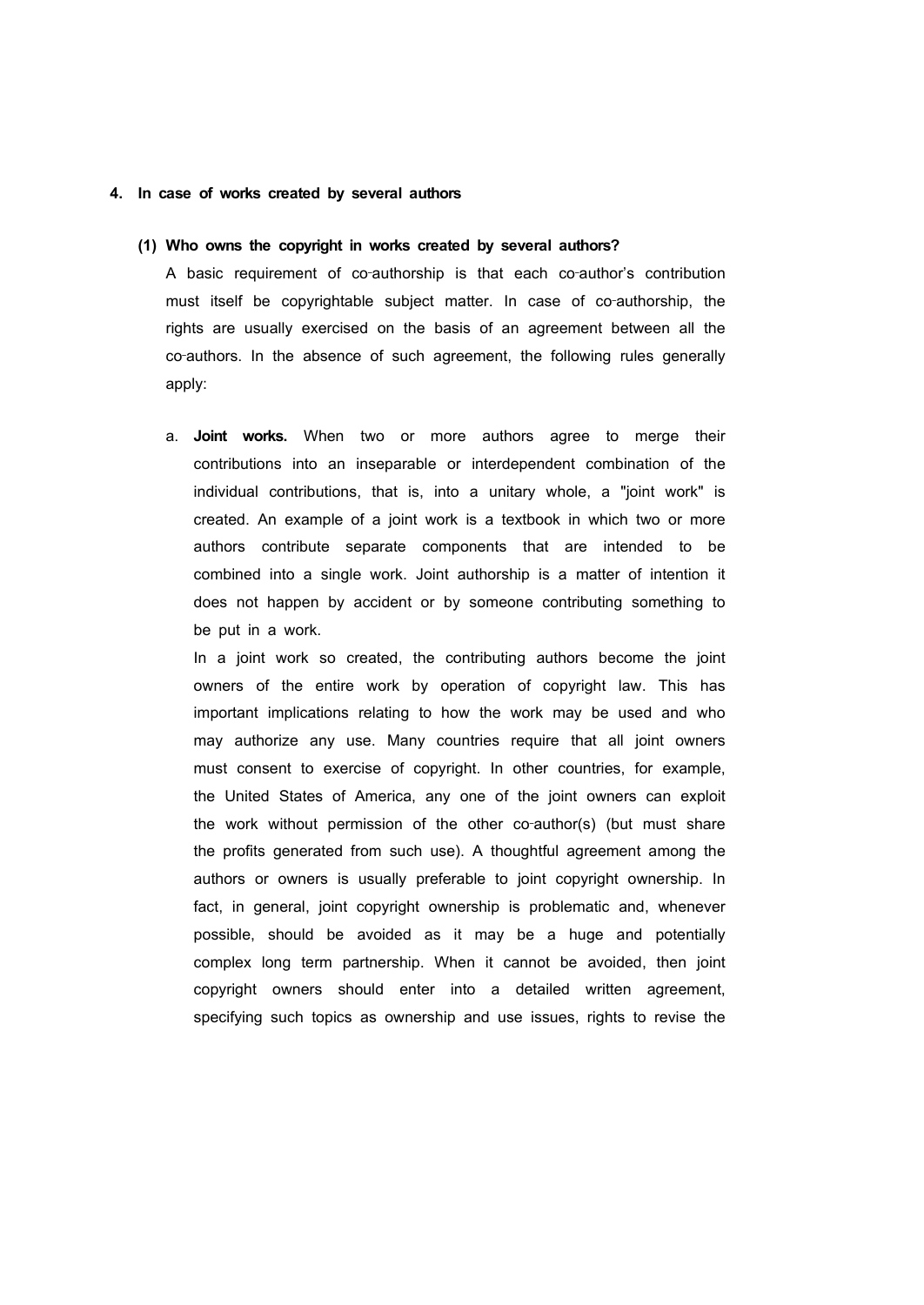works, marketing and sharing of any revenue, and warranties against copyright infringement.

- b. **Collective works.** If the authors do not intend the work to be a joint work and would like their contributions to be used separately, then the work will be deemed to be "collective." Examples of collective works are a CD which is a compilation of songs by various composers or a magazine containing articles by freelance authors. In that case, each author owns the copyright in the part he created.
- c. **Derivative works.** A derivative work is a work based on one or more pre-existing works, such as a translation, musical arrangement, art reproduction, dramatization or motion picture version. Making derivative works is an exclusive right of the copyright owner. Therefore, if the original work is protected by copyright, you cannot prepare a derivative work without the copyright owner's permission. For example, the author of Harry Potter books was paid a considerable remuneration for the right to make movies from her best-selling novels. 'West Side Story', on the contrary, is based on Shakespeare's 'Romeo and Juliet', which is the 'public domain'. Anyone is free to write and exploit a screenplay based on that novel.

A derivative work itself can qualify for separate copyright protection, but the copyright extends only to those aspects which are original to the derivative work. For example, the copyright in a collage is independent of, and does not affect or enlarge the scope, duration, ownership, or subsistence of any copyright protection in the borrowed artworks, photographs, magazine advertisements, etc. The collage artist enjoys copyright only in the new matter that he has added (or in his own selection, arrangement and elaboration of the preexisting works), but not in the underlying works themselves.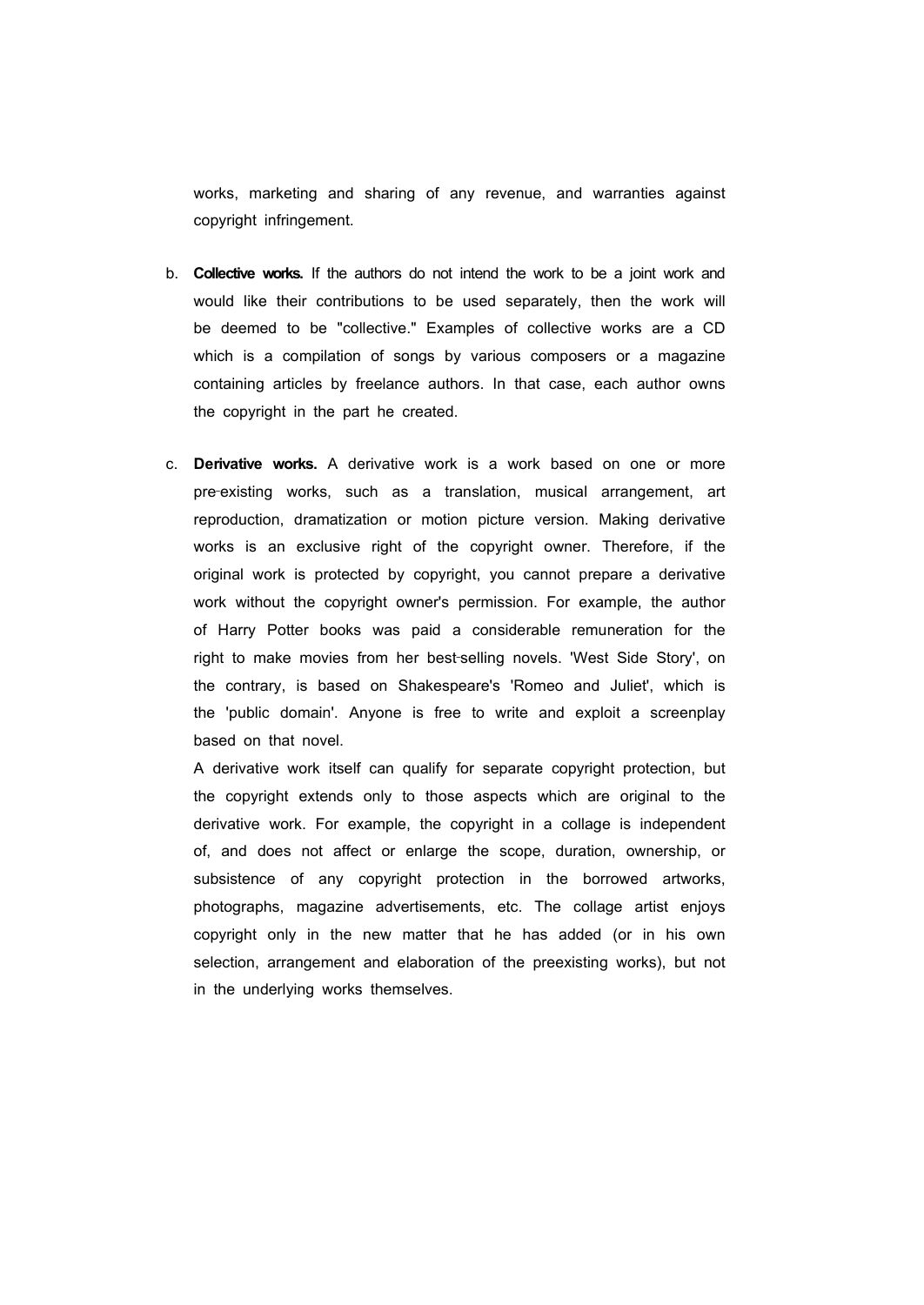In practice, it is not always easy to distinguish a joint work from a collective or a derivative work. Indeed, the various authors of a joint work often make their respective contributions independently and at different times, so that there may be 'earlier' and 'later' works. It is the mutual intent of the co-authors whether or not to be joint authors that will determine, in most countries, joint-work or a collective/derivative work. Joint authorship requires intent - without the intent to create a joint work, two or more authors producing inseparable or interdependent works will produce a derivative or collective work.

# **More Reference 3**‐**1: Copyright infringement**

| 1. Your economic rights may be infringed if someone, without authorization, is:                                                                                                                                                                                                                                                                           |  |
|-----------------------------------------------------------------------------------------------------------------------------------------------------------------------------------------------------------------------------------------------------------------------------------------------------------------------------------------------------------|--|
| (1) doing an act that you alone have the exclusive right to do (e.g.<br>making a copy of a manual);                                                                                                                                                                                                                                                       |  |
| (2) dealing commercially with an infringing work (e.g., selling a pirate CD)<br>(in some countries); or                                                                                                                                                                                                                                                   |  |
| (3) importing an infringing work (in some countries)                                                                                                                                                                                                                                                                                                      |  |
| Unless the above fall within a legal exception or is otherwise excused.                                                                                                                                                                                                                                                                                   |  |
| There may be copyright infringement, even if only a part of a work is<br>used. Infringement will generally occur where a "substantial part" – that is<br>an important, essential or distinct part – is used in one of the ways<br>exclusively reserved to the copyright owner.                                                                            |  |
| However, there is no general rule on how much of a work may be used<br>without infringing copyright. The question will be determined on a<br>case-by-case basis, depending on the facts and circumstances. For<br>example, twenty seconds of a four-minute song may constitute an<br>infringement if it is seen as a vital and material part of the song. |  |
| 2. Your moral rights would be infringed:                                                                                                                                                                                                                                                                                                                  |  |

(1) if your contribution, as author of the work, is not recognized;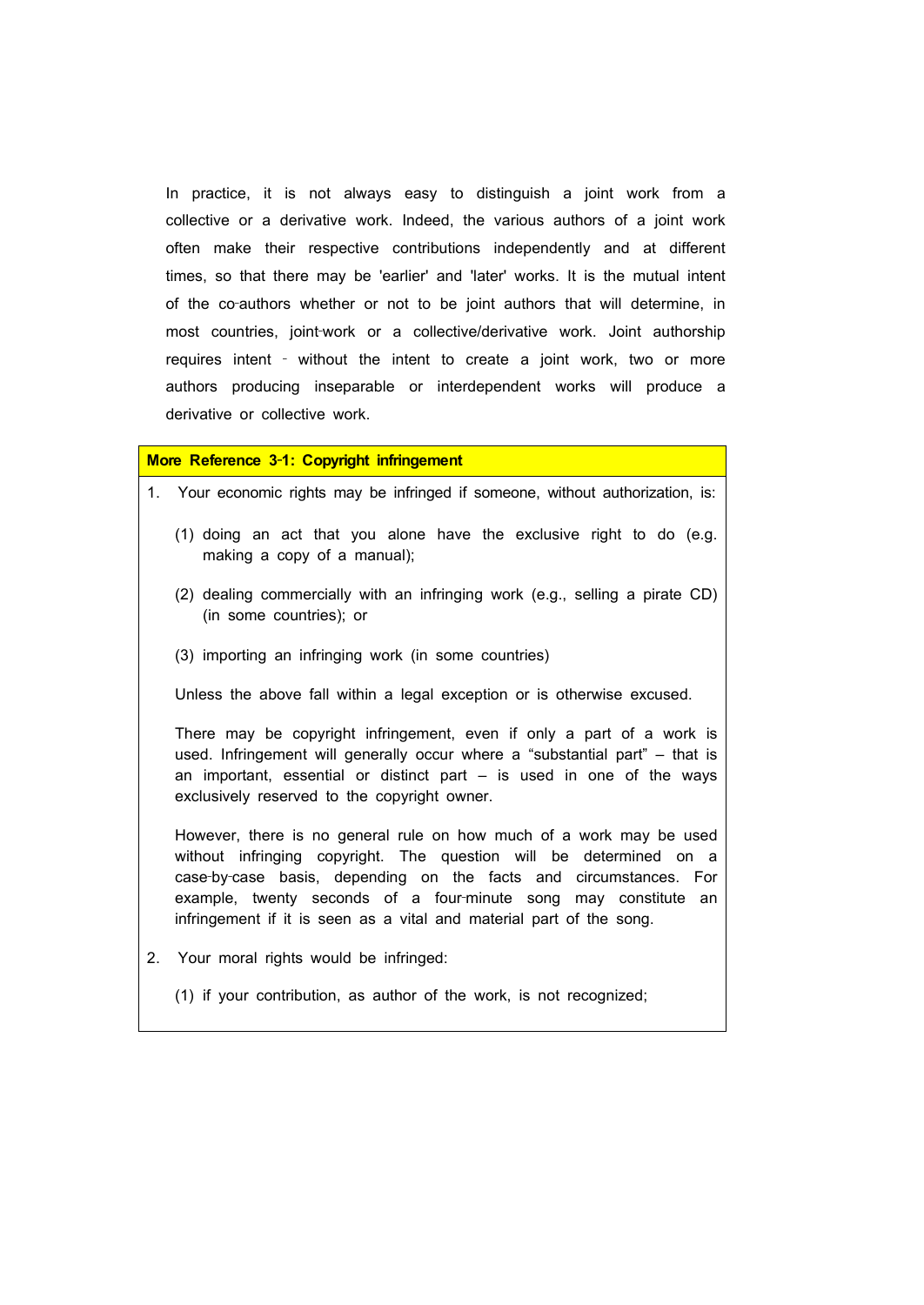(2) if the copier passes himself off as the author of the work; or if your work is subjected to derogatory treatment or is cut or modified in a way that would be prejudicial to your honor or reputation.

**More Reference 3**‐**2: How to get income from copyright**

There are many ways to commercialize your original and/or creative works:

- 1. you may simply sell the original works that are protected by copyright, or make copies or reproductions and sell the copies;
- 2. you may allow someone else to reproduce or otherwise use the works; this can be done by licensing your economic rights over the works; or
- 3. you may also sell (assign) your copyright over the works, either entirely or partly.

## **More Reference 3**‐**3: Role of CMOs**

CMO (Collective Management Organization)

- 1. CMOs act as an intermediary between users and a number of copyright owners. Generally, there is one CMO per type of work and per country. However, CMOs exist for only some types of works, such as reprography, music, screen writing, film, television and video, visual arts and photography.
- 2. On joining a CMO, members notify the CMO about the works that they have created or own. The works are then included in the repertoire of the organization, which is consulted by interested persons or companies.
- 3. In order to enable the copyright or related rights owners to be represented internationally, reciprocal agreements have been entered into with other CMOs throughout the world. The CMOs then grant copyright licenses on behalf of their members, collect the payments and redistribute the amount collected, based on an agreed formula, to the copyright owners.

Details of the relevant CMOs operating in your country may be obtained form the national copyright office.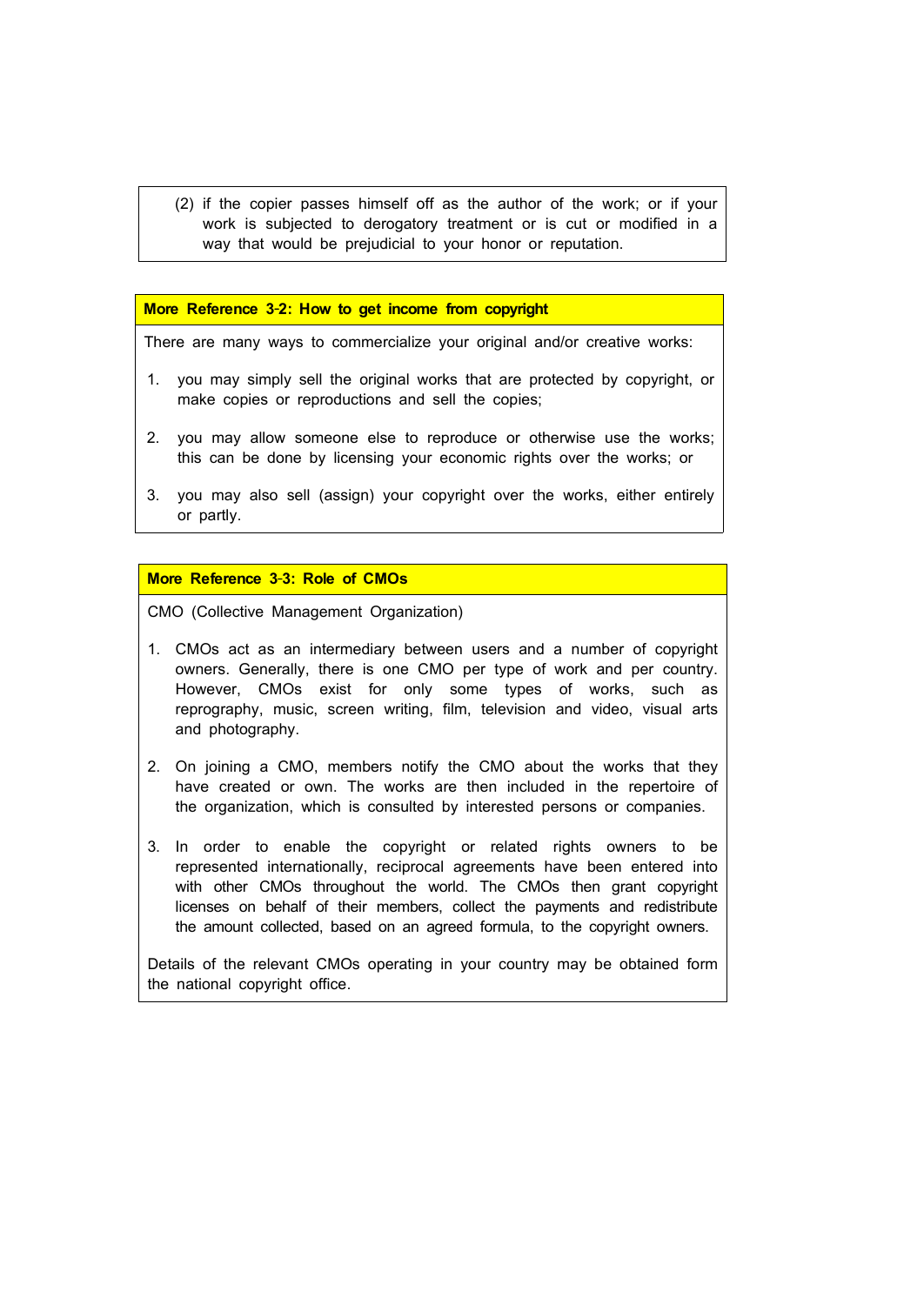## **LEARNING POINT 4: Using works owned by others**

#### **1. When do you need permission?**

Most businesses use others' copyright or related rights works on a regular basis. It is important to understand how you may use such works in your business without infringing copyright.

In principle, the use of any works in which someone else owns copyright requires that owner's prior consent if the planned exploitation implies the use of all or part of the rights granted to the copyright owner. For example, if you want to use a photograph on your website, you will be both reproducing it and communicating it to the public so, you will need permission from the owner. If you wish to play recorded music for your customers, or play the radio so that customers can hear it, you will need a license, to play the music, from the owner. If you want to photocopy a training manual, you will need permission from all the owners of different types of copyright works (for example, for text, images, artworks, etc., which may have different owners). Even if you use just a part of a copyright work, you will generally need prior permission.

The best way to avoid infringement is by obtaining express written permission of the copyright owner before you use or exploit the work. As a rule of thumb, it is advisable to obtain expert advice before negotiating the terms and conditions of your licensing agreement. This may be needed and useful even when a license is initially offered on standard terms and conditions.

#### **2. When you don't need permission**

Type of content or material that you are entitled to use without permission

(1) The content or material which is not protected under copyright law. For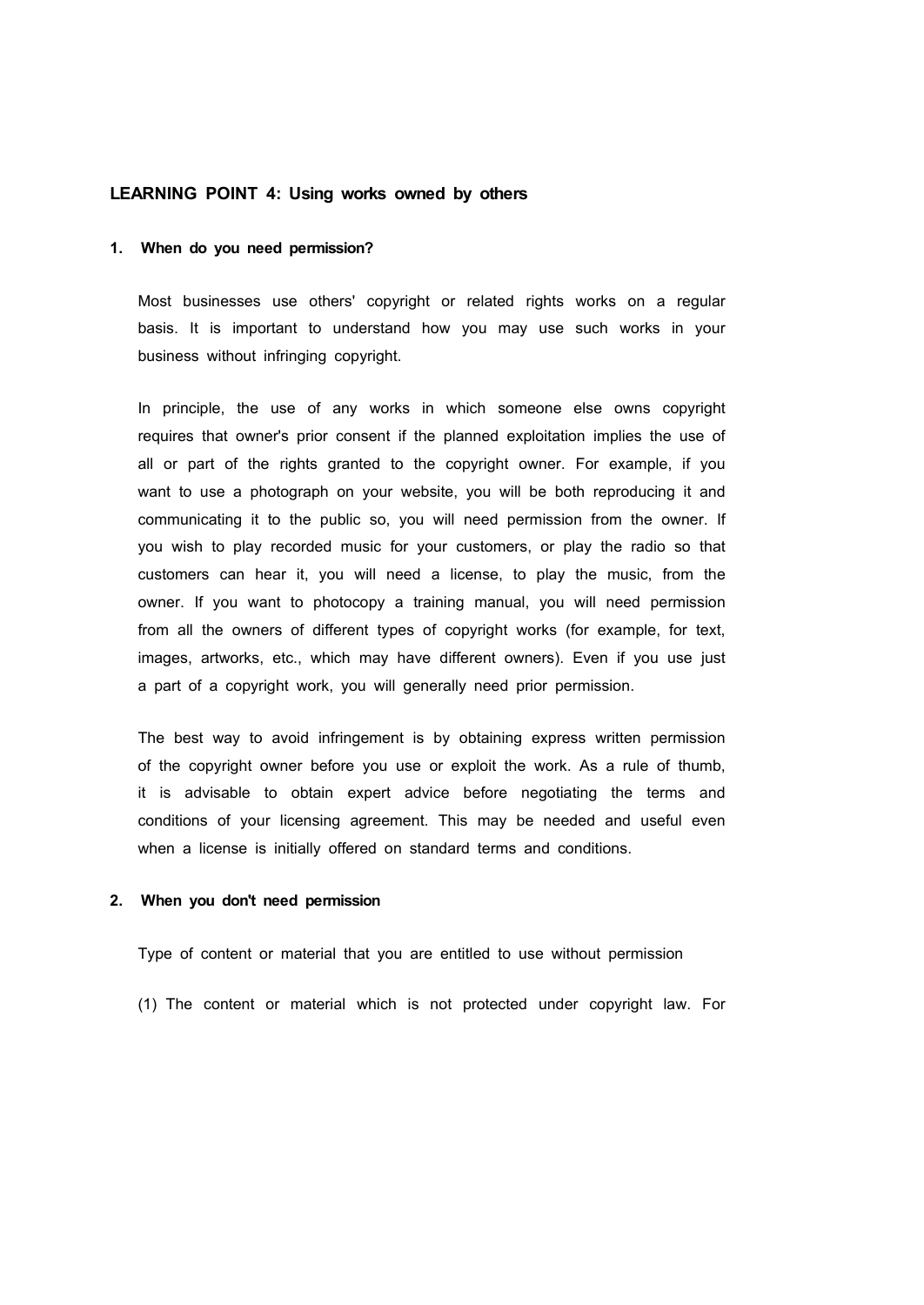example, if you are using the facts or ideas from a protected work, rather than the author's expression;

- (2) The work which is in, or has fallen into, the public domain; and
- (3) The content or material which is covered by the concept of 'fair use' or 'fair dealing' or by a limitation or exception specifically included in the national copyright law.

#### **3. Process to get authorization**

The best way to proceed to get authorization to use works owned by others is probably to first see if the work is registered in the repertoire of the relevant collective management organization, which considerably simplifies the process of obtaining licenses. Failing that, you will need to contact the copyright owner or agent directly. The person named in the copyright notice is probably the person who was the initial copyright owner, but over a period of time, for various reasons, the copyright is often transferred to someone else.

By searching the national copyright register (if available) you should be able to identify the current copyright owner. In case of written or musical works, you may contact the work's publisher or the record producer, who will normally own the right to reproduce the material. If you are unable to locate the copyright owner, you may consider placing a query in a newspaper or magazine to seek information about the identity of an author or his/her heirs.

Once the copyright owner has been identified, the terms and conditions for its use must be negotiated, and a licensing agreement concluded. Remember that there might be several "layers" of rights and thereby several categories of right owners, for example, both a music publisher for the composition and a recording company for the recording of music (and often also the performers). Or, if you wish to use a photo from a journal, the publisher may own the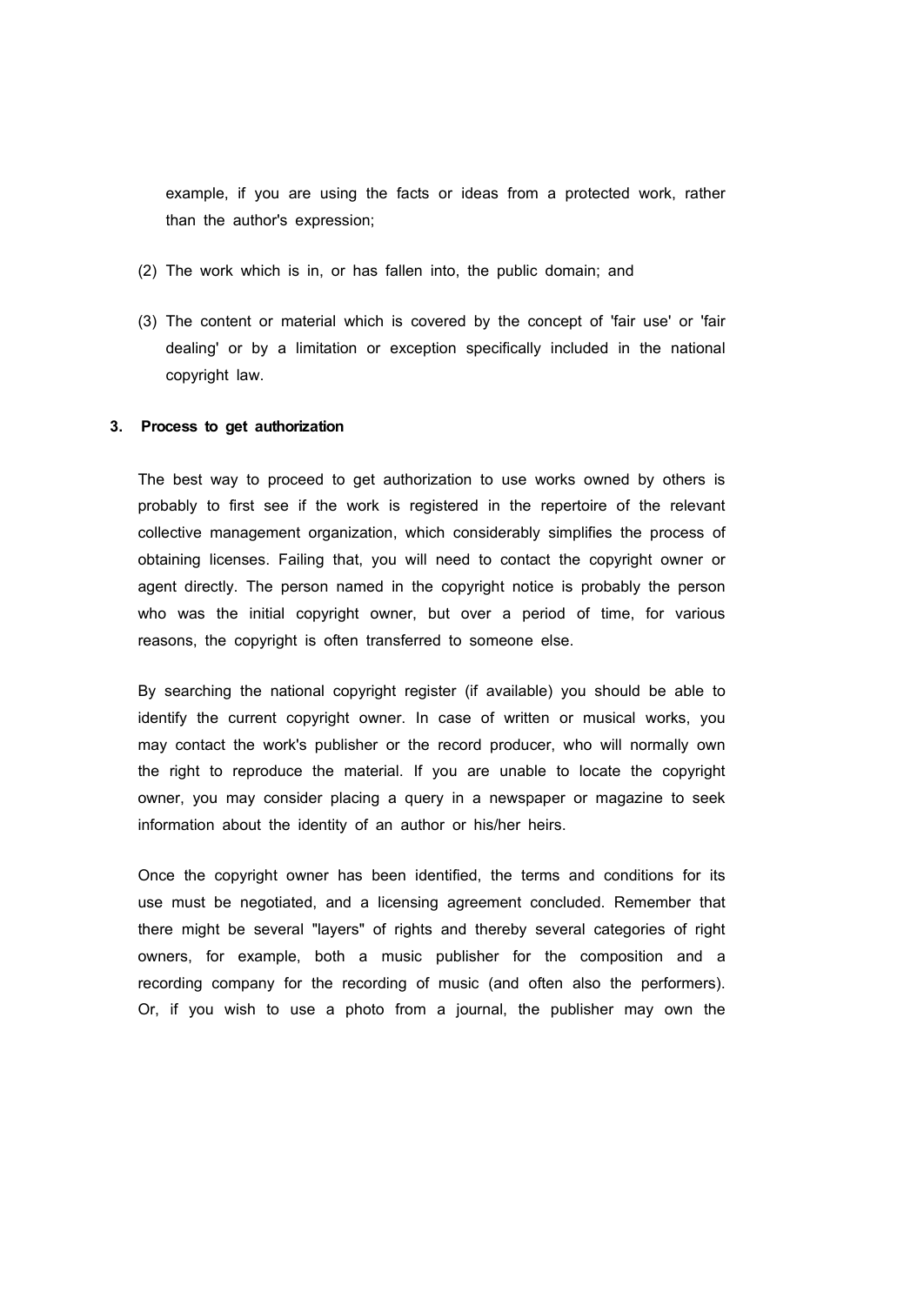copyright for the photo but if the subject of the photo is a well-known person, you may also need to obtain permission from the individual in the photo and the photographer.

#### **4. How to reduce the risk of infringement**

Litigation over copyright infringement may be an expensive affair, and it would be wise to implement policies that help avoid infringement. It is recommended to:

- (1) educate your staff so that they are aware of possible copyright implications of their work;
- (2) obtain written permission, licenses or assignments, where needed, and ensure that staff are familiar with the scope of these permissions, licenses or assignments;
- (3) mark any apparatus that could be used to infringe copyright (such as photocopiers, video recorders, computers, CD and DVD burners) with a clear notice that the apparatus must not be used to infringe copyright;
- (4) prohibit your staff explicitly from downloading music, video films, etc. from the Internet on office computers; and
- (5) if your business makes frequently use of products protected by TPMs, carefully develop policies to ensure that employees do not circumvent TPMs without authorization from the copyright owner, or do not exceed the scope of their authorization.

**More Reference 4**‐**1: How to find out whether a work is still protected**

In accordance with the author's moral rights, his or her name will normally be indicated in connection with the work, and the year he or she died maybe available in bibliographic works or public registers.

If that search does not give clear results, you may consult the copyright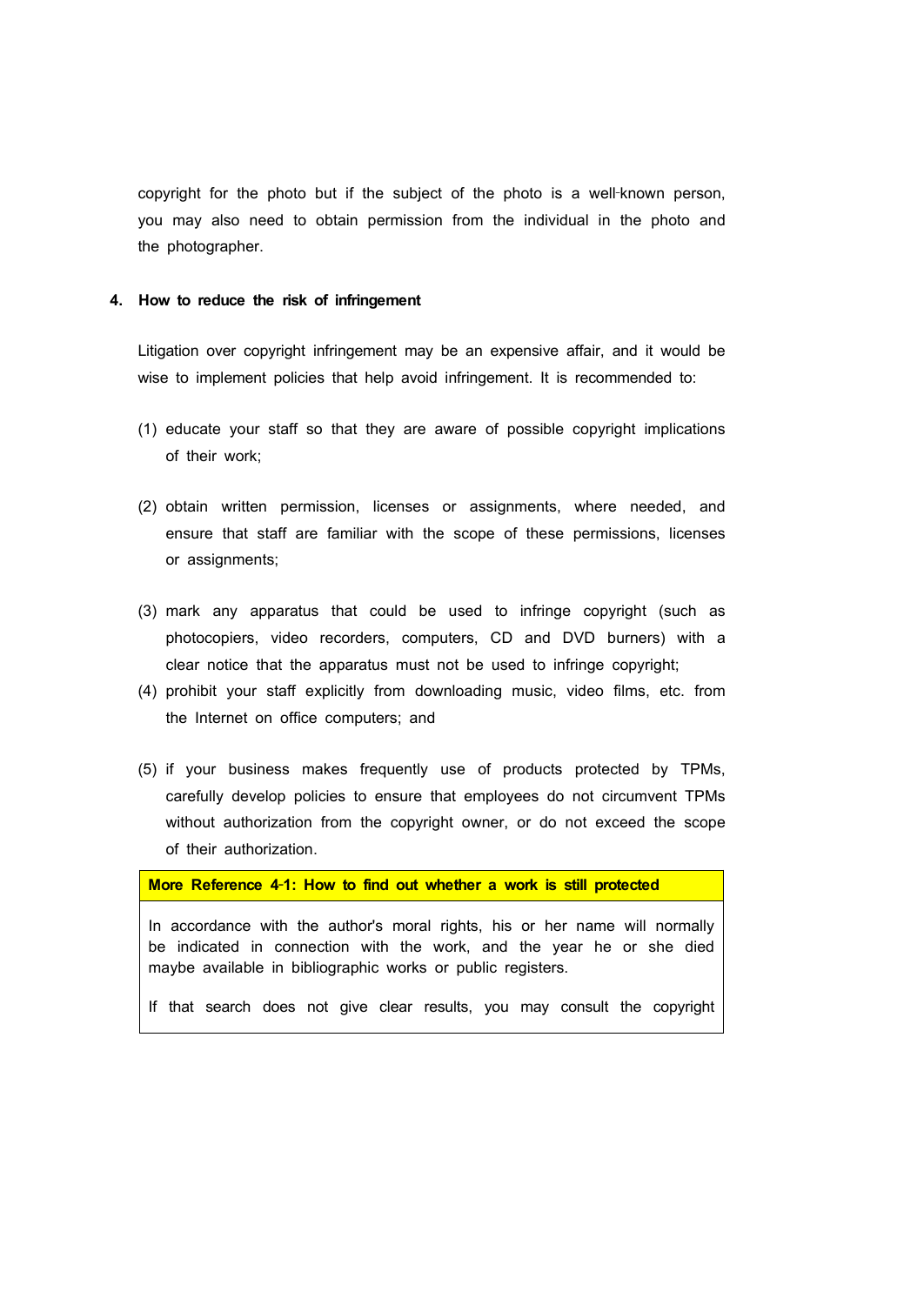register of your country's copyright office (if any) to check for any relevant information or you may contact the relevant CMO or the publisher of the work.

Remember also that there may be several copyrights in one product, and these rights may have different owners, and with different periods of protection.

For example, a brochure may contain text and images that are protected by several and separate copyrights. So, even though the text may be in the public domain, and therefore may be used freely, the images may be under copyright protection and, therefore, prior written permission to use such images would be needed.

## **More Reference 4**‐**2: Using a work under a limitation or exception**

All national copyright laws include a number of limitations and exceptions, which allow either free use of works under certain circumstances, or use without permission but against a payment.

The exact provisions vary from one country to another, but generally exceptions and limitations include the use of a quotation from a published work (that is, to use short excerpts, as illustration or documentation, in an independently created work); some extent of copying for private and personal use (for example, for research and study purposes); some reproduction in libraries and archives (for example, of works out of print, where the copies are too fragile to be lent to the general public); reproduction of excerpt of works, or short works, by teachers for use by the students in a class; or the making of special copies for use by visually handicapped persons (for example, copies in Braille or audio books).

Numerous other limitations or exceptions for the benefit of various groups, exist in different national copyright and related rights laws. Quite often, the limitations and exceptions are described exhaustively in the national law, which should be consulted for guidance. Alternately, seek expert advice.

In common law countries, such as the United States of America, works are subject to "fair use." Here, the description in the copyright law is less specific. In practice, the permitted use to be considered "fair use" is determined by the relevant courts that apply various factors, such as:

 $\sim$  1.0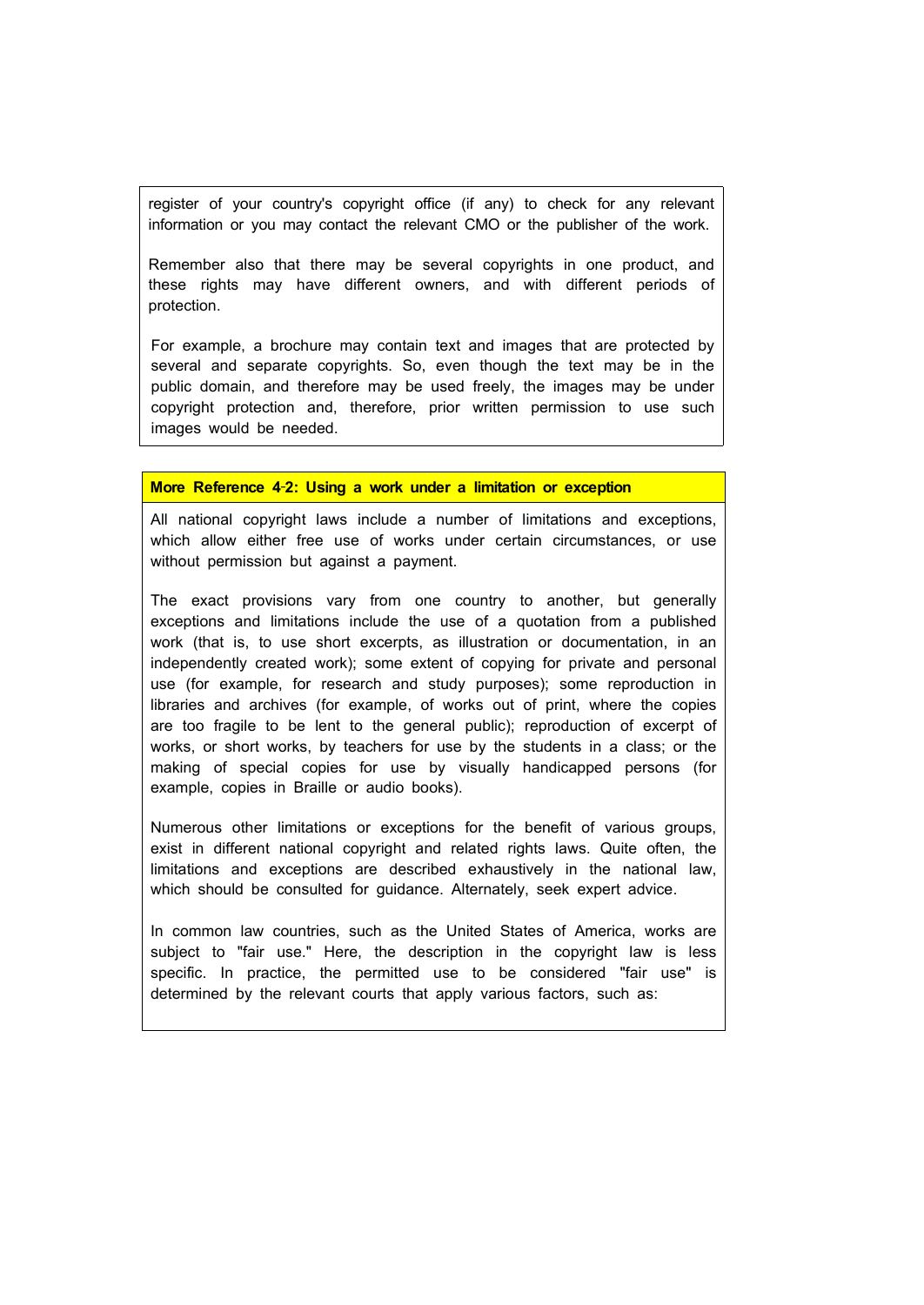- 1. the amount of the work used;
- 2. the nature of the copyright work;
- 3. the nature of the use (e.g., commercial or non‐profit); and
- 4. the effect of the use on the potential market for the original work.

Examples of activities that may be permitted as "fair use" include: distributing copies of a picture from a book, periodical, or newspaper in class for educational purposes; imitating a work for the purpose of parody or social commentary; making quotations from a published work; and reverse engineering software to achieve compatibility.

Note: Even if you use other people's work under these provisions, you still need, in most countries, to cite the name of the author (moral right).

#### **More Reference 4**‐**3: Using works published on the internet**

Works published on the Internet are protected by copyright in the same way as works published by any other means.

Numerous websites contain text, music, photographs, multimedia products, audiovisual productions or drawings. These works are protected, provided they meet the normal copyright requirements.

Often, you will find copyright information or terms and conditions of use on the home page of the website. In the absence of any clear statement or notice, you should seek prior written or formal permission to download or copy the material, if your intended use is covered by the protection.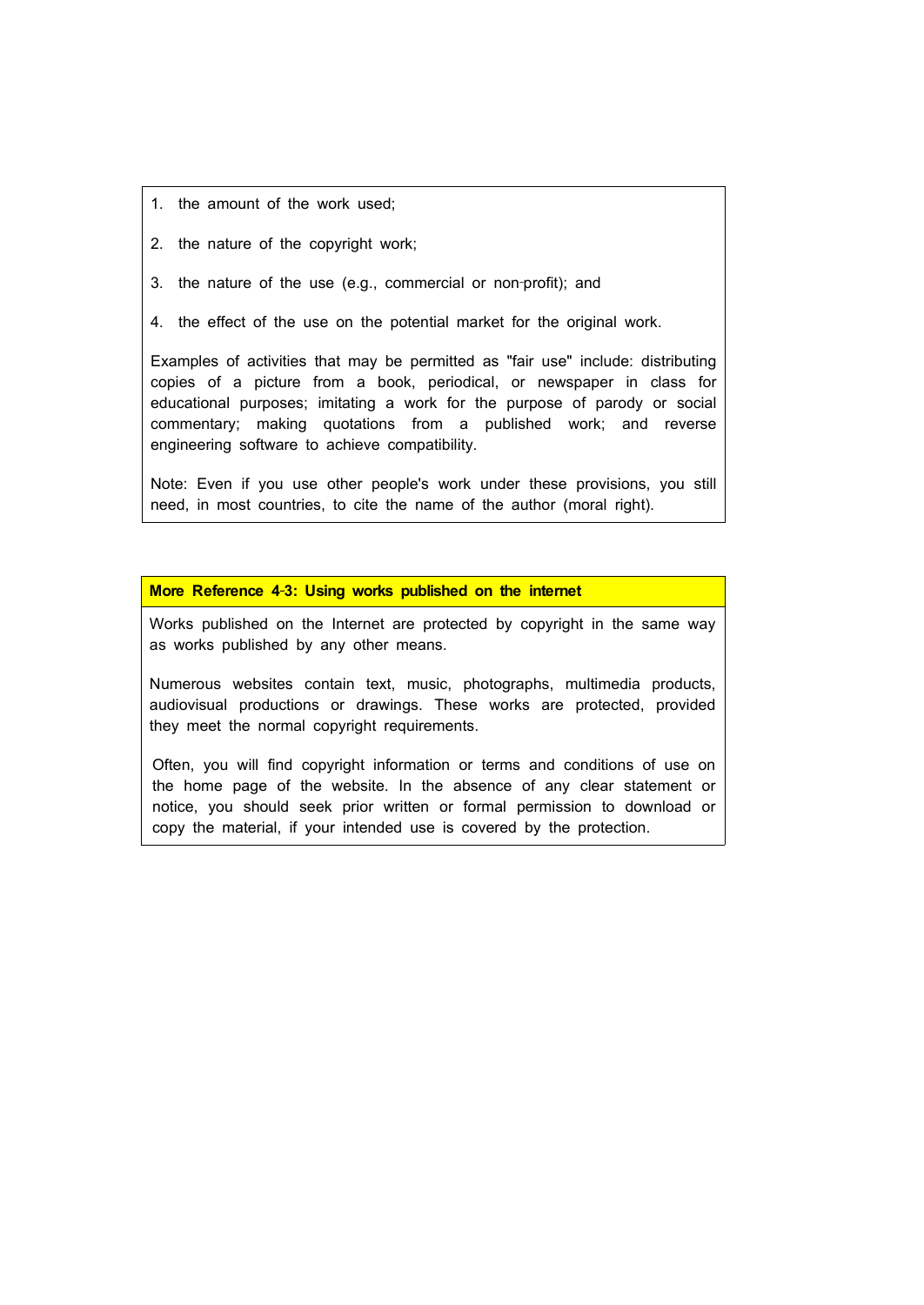# **QUIZ**

#### **Q1. Identify the incorrect statement**

- 1) Copyright grants authors, composers, artists and other creators legal protection for their literary, artistic, dramatic and other types of creations.
- 2) Copyright usually protects not only works that are expressed in print, but also works that are created or stored in electronic or digital media.
- 3) Copyright protects not only the way in which an idea is expressed, but also the underlying ideas or concepts in a particular creation.
- 4) Unlike most other IP rights where registration is required, copyright and related rights protection is available as soon as a work comes into existence.

## Answer : 3)

Copyright law only protects the way ideas are expressed in a particular creation. It does not protect the underlying idea, method or system. Protection for such things may sometimes be obtained under patent law or trade secret law. For example, if your company writes a book which describes a new system for beer processing, the copyright in the book will allow you to prevent others from copying the text and illustrations of the book, but it will not give you any rights to prevent competitors from adopting your ideas for commercial purposes or from using the machinery, processes, and merchandising methods described in the book.

#### **Q2. Identify the incorrect statement:**

- 1) Copyright protects works of authors, whereas related rights are granted to a few categories of people for their important role in communicating and disseminating some types of works to the public.
- 2) There are three kinds of related rights; rights of performers in their performances, rights of producers of sound recordings in their recordings, and rights of broadcasters in their broadcasts.